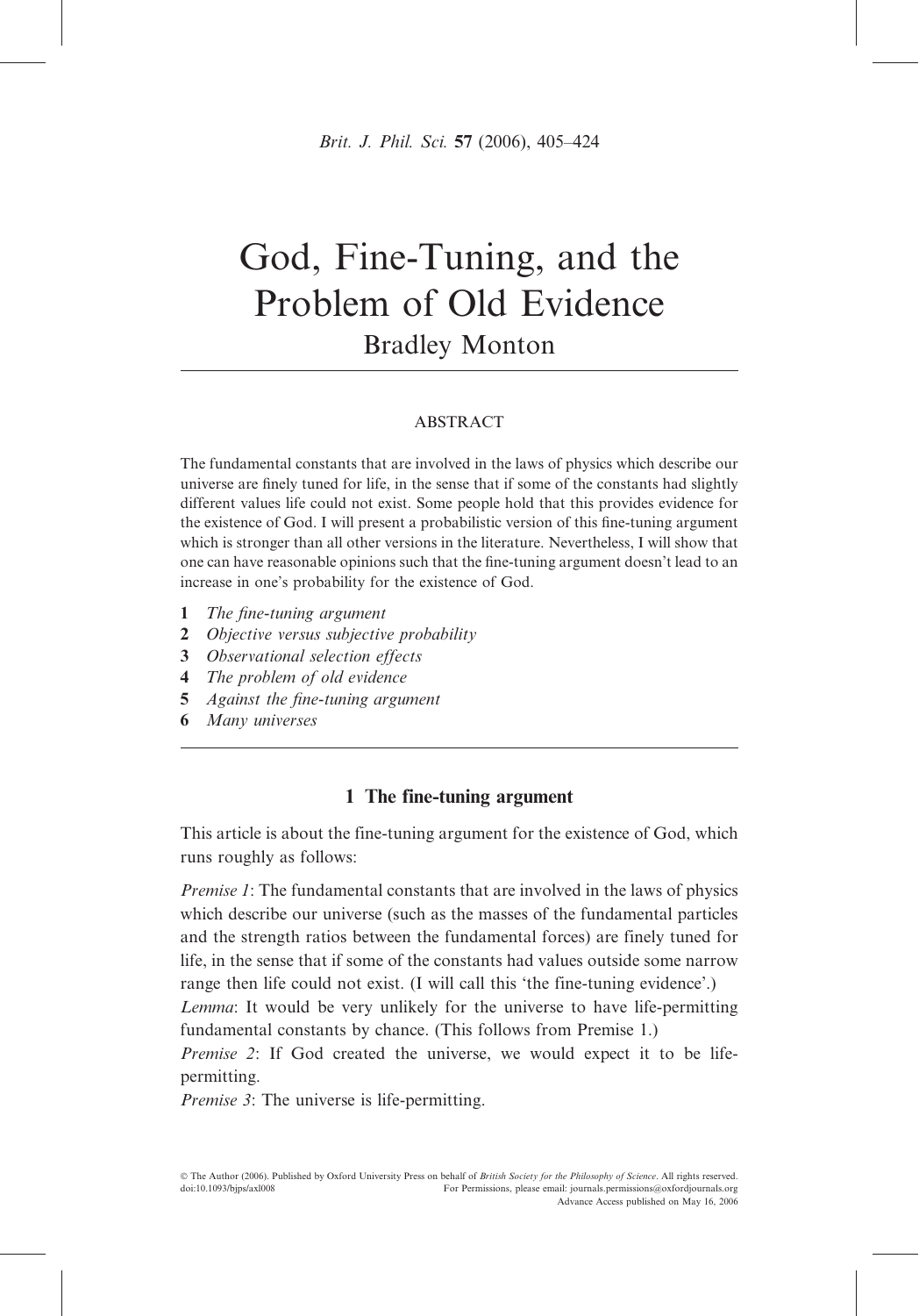Conclusion: Thus, given the fine-tuning evidence, the fact that the universe is life-permitting provides evidence for the existence of God. (This follows from the Lemma and Premises 2 and 3.)

This article has two main theses. I will argue that the specific version of the fine-tuning argument I will present below is stronger than all other versions in the literature. I will show that the fine-tuning argument is best presented using a subjectivist interpretation of probability; objections to the fine-tuning argument which rely on a frequency-based objective or logical interpretation of probability are flawed. Nevertheless, I am not a proponent of the fine-tuning argument. My second thesis is that one can have reasonable opinions such that the fine-tuning argument doesn't lead to an increase in one's probability for the existence of God. This doesn't count as a full-scale refutation of the fine-tuning argument, since I admit that one can have reasonable opinions such that the argument does lead to an increase in one's probability for the existence of God. But I believe that no stronger reply to the fine-tuning argument is successful.

The fine-tuning argument is generally not taken, even by its proponents, to provide a definitive proof of the existence of God. (In contrast, proponents of the ontological and cosmological arguments generally present their arguments as purely deductive.) As a result, the fine-tuning argument is well-suited to be represented in a probabilistic framework. So let's look at the argument as formulated using probability theory.

The basic version of the probabilistic fine-tuning argument I will be discussing in this article is as follows. (The fine-tuning argument is presented in this sort of way by, for example, Swinburne ([1990], p. 155; [2004], p. 189), Le Poidevin ([1996], pp. 47–8), Collins ([1999], p. 57), Holder ([2002], pp. 298–9), and Manson ([2003], p. 7). There are other versions of the fine-tuning argument in the literature, but I will be focusing on this one.)

Let  $L$  be the proposition that the universe is life-permitting, and let  $G$  be the proposition that God exists.<sup>1</sup> According to proponents of the fine-tuning argument, L provides epistemic support for G. A standard way of understanding the claim that  $L$  provides epistemic support for  $G$  is to say that learning that L increases one's probability for G:  $P(G | L) > P(G)$ . Proponents

<sup>&</sup>lt;sup>1</sup> If one prefers, the proposition G can be taken to include the possibility that some supernatural designer exists, without that designer having all the attributes we would attribute to God. I mention this possibility because some proponents of intelligent design are at pains to maintain that they are not arguing for the existence of God, but just for the existence of a designer. In the case of the fine-tuning argument, that designer would be a designer of the universe, so would presumably have to at least be supernatural.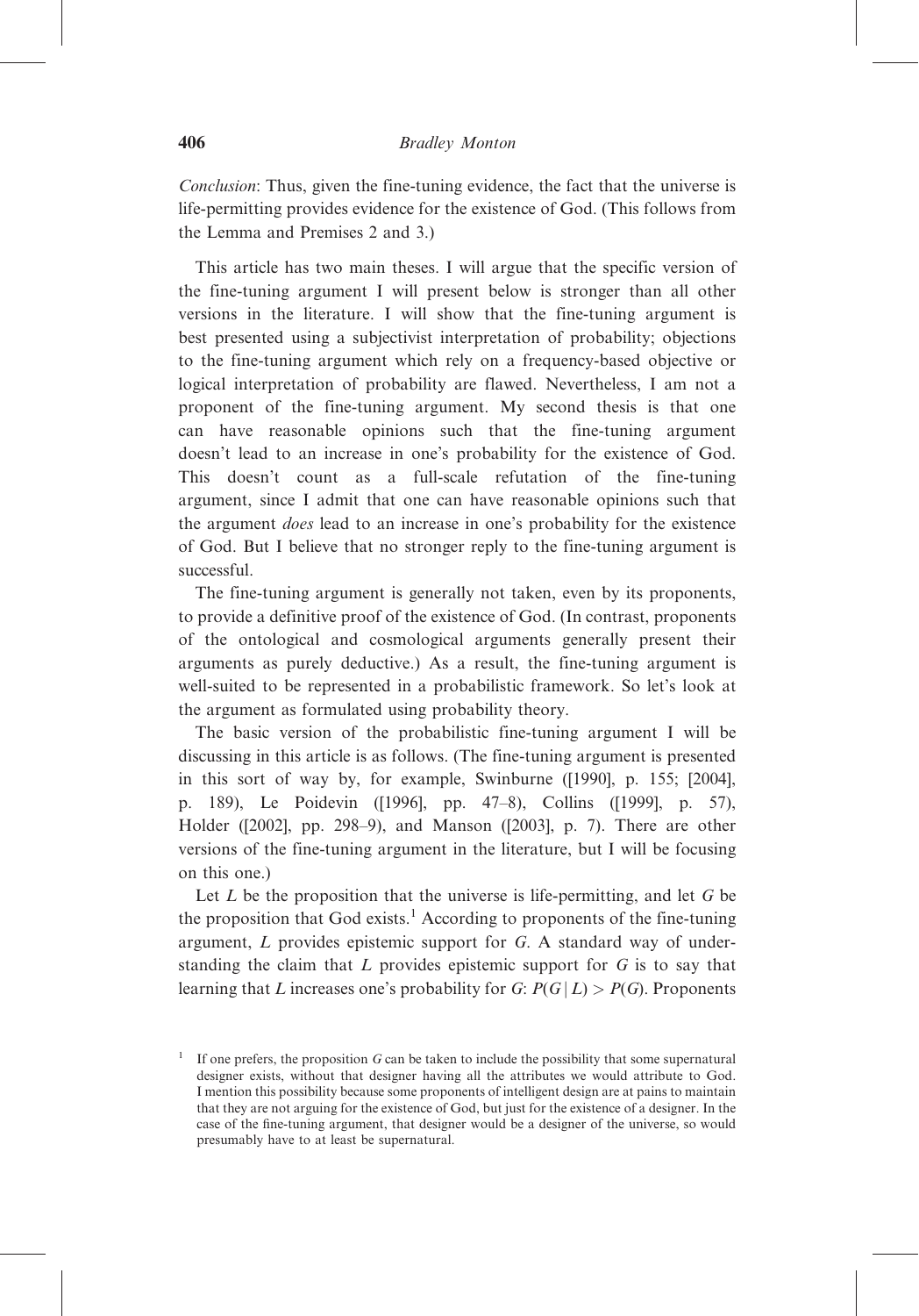of the fine-tuning argument argue that this inequality holds, since  $P(L | G)$  $P(L)$ , and by Bayes' Theorem:

$$
\frac{P(G \mid L)}{P(G)} = \frac{P(L \mid G)}{P(L)}.
$$

Why is it that case that  $P(L | G) > P(L)$ ? That claim is equivalent to:

$$
P(L \mid G) > P(L \mid G)P(G) + P(L \mid \sim G)P(\sim G).
$$

Proponents of the fine-tuning argument maintain that  $P(L|G)$  $P(L | \sim G)$ , and it follows that  $P(L | G) > P(L)$  [because  $P(L)$  is a weighted average of  $P(L | G)$  and a quantity less than  $P(L | G)$ ].

Why is it the case that  $P(L | G) > P(L | \sim G)$ ; why is it more probable that the universe is life-permitting under the supposition that God exists than under the supposition that God doesn't? Here is where proponents of the fine-tuning argument appeal to the evidence of fine-tuning. They argue that, for various fundamental constants, such as the constant representing the strength of the gravitational force, and the constant representing the proton/neutron mass difference, these constants have to have a value in a relatively narrow range in order for life to exist. (For a nice up-to-date discussion of these fine-tuning claims, see Collins ([2003]).) Proponents of the finetuning argument then argue that, if the fundamental constants of the universe were selected naturalistically (via an objectively chancy process, for example), one would expect the constants to be such that the universe is not lifepermitting. But if the constants were selected supernaturalistically, one would expect the universe to be life-permitting (because God would pick the constants so as to guarantee the existence of life). It follows that  $P(L | G) > P(L | \sim G)$ , and thus  $P(G | L) > P(G)$ , as desired.

## 2 Objective versus subjective probability

In the previous section, I presented the fine-tuning argument as utilizing a probability function P, but I did not specify what concept of probability this function was meant to represent. I will now consider three interpretations of probability, and show that the fine-tuning argument is different depending on which interpretation of probability one chooses. I will look at the frequencybased objective interpretation, the logical interpretation, and the subjectivist interpretation, and I will argue that the fine-tuning argument is most promising on the subjectivist interpretation.

First, consider a frequency-based objective interpretation of probability, where the probability for an event is (at least in part) determined by the actual frequency with which the event has occurred in past trials. For example, on a frequency-based objective interpretation, the probability of a fair coin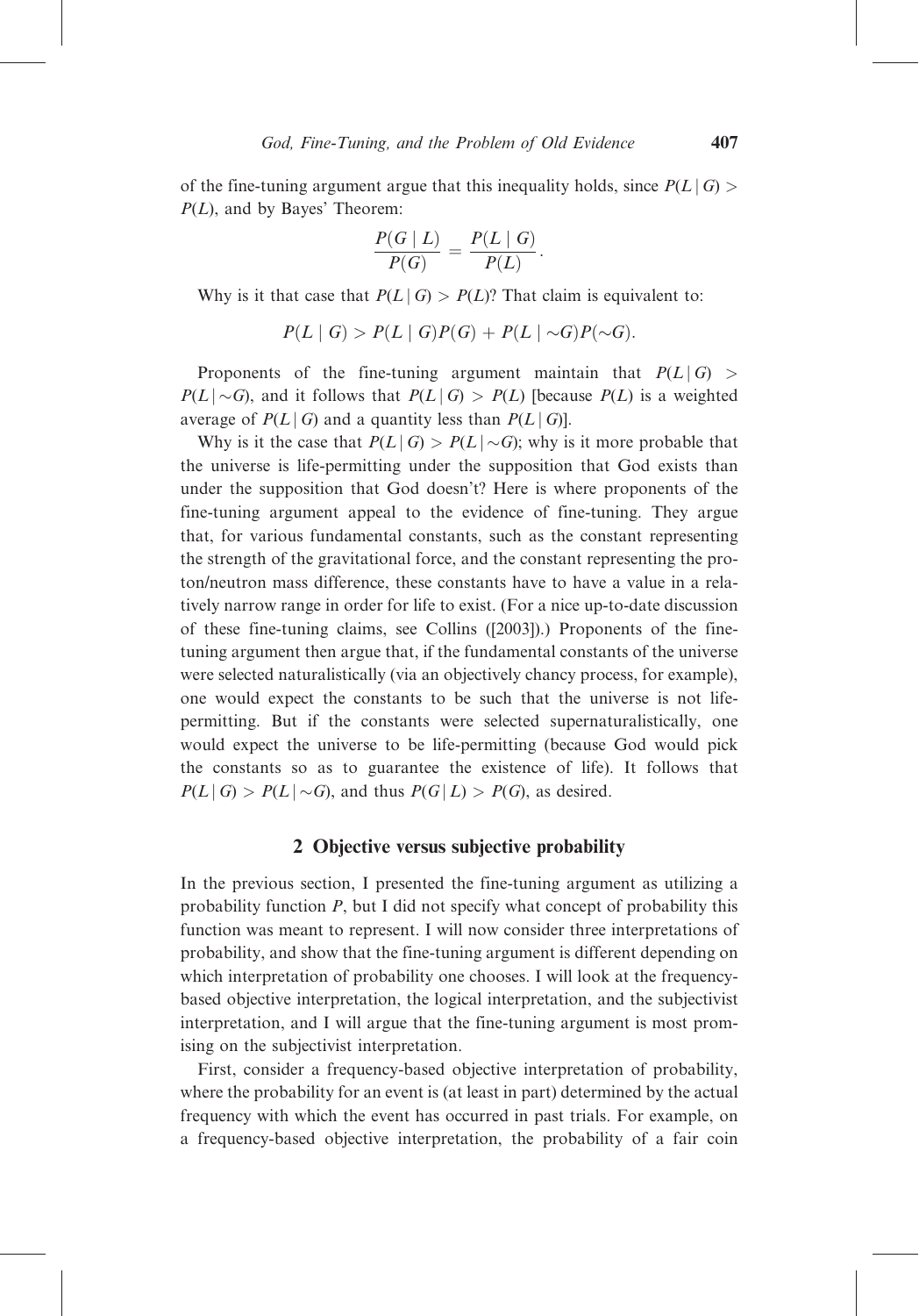landing heads is about 1/2 because out of all coin-flips with these sort of coins in the past, about half of those coin flips landed heads.

Now, what happens when the fine-tuning argument is understood as utilizing a frequency-based objective interpretation of probability? Well, the fine-tuning argument runs into trouble. This can be seen in one of Elliot Sober's ([2003], p. 49) criticisms of the fine-tuning argument. Sober maintains that 'the argument from fine-tuning can't be defended as a claim about probabilities'. But his criticism relies on a frequency-based objective interpretation of probability, and he gives no argument to defend that choice of interpretation.

Sober's criticism is short and straightforward. He says that 'we have neither theory nor data on which to ground' the claim that  $P(G | L) > P(G)$ . He concludes that the fine-tuning argument (when construed as an argument involving probabilities) 'makes claims about probabilities that we have no reason to accept' ([2003], pp. 48–9). To justify his claim that we have neither theory nor data to establish the probability claims, he contrasts the finetuning argument with the firing squad example (Leslie [1989], pp. 13–5), where a prisoner finds himself alive after the marksmen shoot. Sober maintains that in the firing squad example, when the prisoner finds himself alive, the prisoner should increase his probability for the hypothesis that the marksmen intended to miss. The reason this is the case, Sober says, 'we have frequency data and our general knowledge of human behavior on which to ground' the probability shift. The firing-squad example is meant by Leslie to be analogous to the fine-tuning argument: just as the prisoner's being alive is more likely under the design hypothesis than under the chance hypothesis, so the universe being life-permitting is ostensibly more likely under the design hypothesis than under the chance hypothesis. But Sober rejects this analogy, because he maintains that we have no such frequency data or general knowledge in the case of the fine-tuning argument.

Sober concludes the section of his article where he discusses these issues by saying that not only do we have no reason to accept the fine-tuning argument's claims about probability, 'we cannot even understand them as objective claims about nature' ([2003], p. 49). I maintain that the finetuning argument is unfairly weakened if it is saddled with the requirement that its probability claims must be objective claims about nature. Sober is clearly right that we have no frequency data on the proportion of lifepermitting universes, and perhaps he is also right that we have no theory which can enable us to make objective claims about the probability of a universe being life-permitting. But these considerations are not sufficient to set aside the probabilistic fine-tuning argument. There is no requirement in the fine-tuning argument that its claims about probability be understood as objective claims about nature.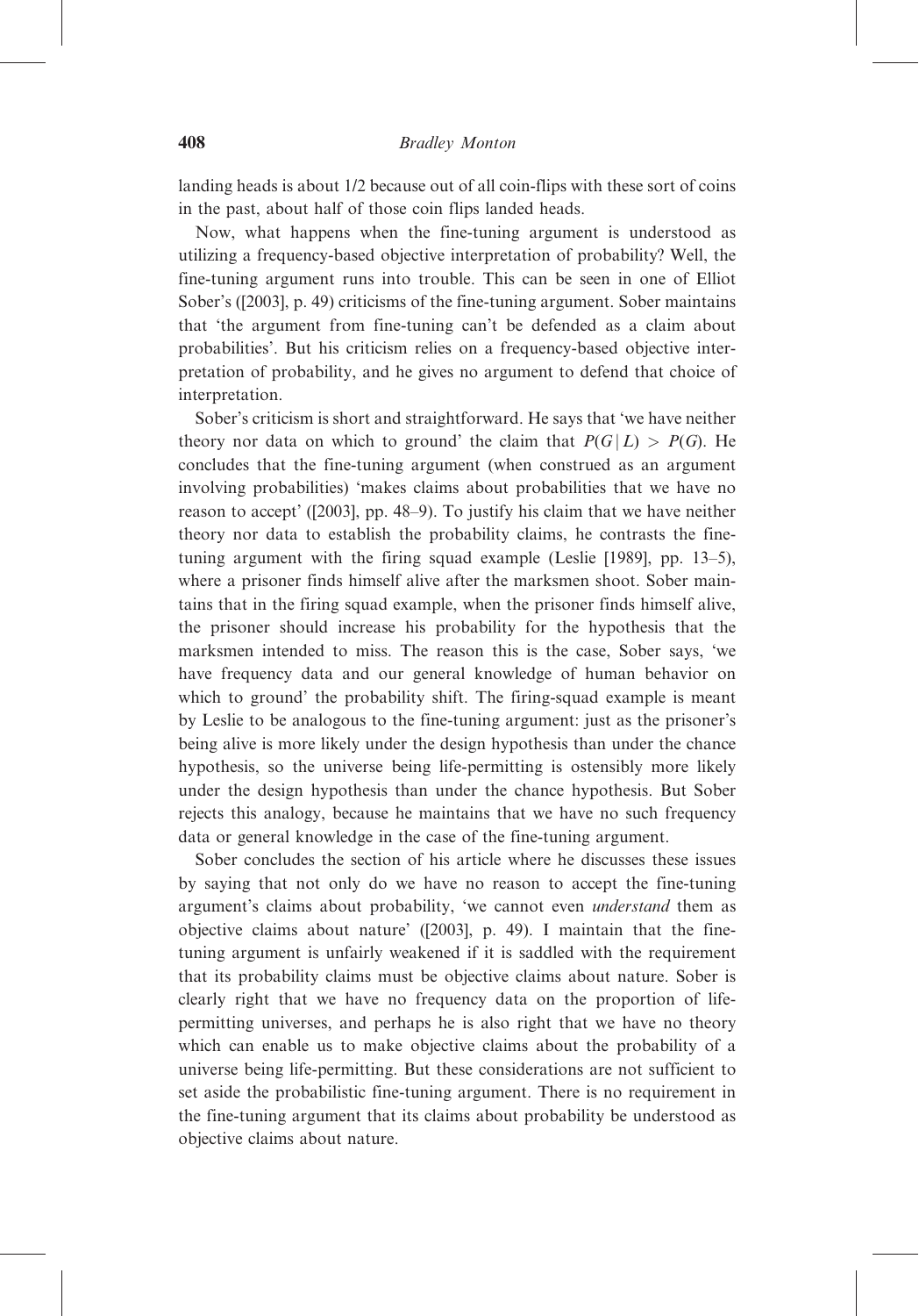On the subjectivist interpretation of probability, one's probability for a proposition represents one's personal degree of belief that that proposition is true. On the subjectivist interpretation, the fine-tuning argument would be successful for an agent, as long as that agent's subjective probabilities are such that  $P(G | L) > P(G)$ . (I will discuss in detail how this reasoning is meant to work in Section 4 below.) Thus, the fine-tuning argument utilizing the subjectivist interpretation of probability is more promising than the fine-tuning argument utilizing the frequency-based objective interpretation, because on the subjectivist interpretation there is at least hope that one can have probability assignments such that the argument is successful. $<sup>2</sup>$ </sup>

I will now show that the fine-tuning argument fares better on the subjectivist interpretation of probability than it does on the logical interpretation of probability. What I mean by 'the logical interpretation of probability' is that probabilities are determined through a priori reasoning, such as reasoning in accordance with the Principle of Indifference. Timothy McGrew, Lydia McGrew, and Eric Vestrup ([2001]) (henceforth MMV) treat the finetuning argument as utilizing the logical interpretation, and present an emphatic critique of the fine-tuning argument interpreted in this way.<sup>3</sup> They take the fine-tuning argument to be utilizing the Principle of Indifference, and thus attribute to proponents of the fine-tuning argument the view that it is unreasonable to assume that one sort of universe is more probable a priori than any other sort. They then conclude that the fine-tuning argument can't be coherently formulated, since the space of possible sets of values for the fundamental constants is unbounded, and hence non-normalizable. They say that 'Probabilities make sense only if the sum of the logically possible disjoint alternatives adds up to one' (McGrew et al. [2001], p. 203), but that's not possible for a non-normalizable space of possibilities where each possibility is treated the same. Either each possibility will be assigned probability zero, in which case the total will be zero, or each possibility will be assigned some fixed positive probability, in which case the total will be infinite. They

<sup>2</sup> Robin Le Poidevin ([1996], pp. 49–57) also interprets the fine-tuning argument as utilizing something like a frequency-based objective interpretation of probability. Le Poidevin ([1996], p. 57) considers only the frequency and propensity theories of probability, and argues that on either theory 'it makes no sense to talk of the probability of a life-sustaining universe in the absence of God'. He rejects the fine-tuning argument on that basis. I maintain that Le Poidevin is unfairly saddling the fine-tuning argument with a frequency or propensity theory of probability; the fine-tuning argument is more promising on a subjectivist interpretation.<br>3 A similar interpretation and critique is given by Colyvan *et al.* ([2005]). It's not crucial to MMV's

argument that the logical interpretation is being used; that's just one way to motivate the Principle of Indifference. What MMV and Colyvan, Garfield, and Priest are arguing is that the right way to understand the fine-tuning argument is as using the Principle of Indifference to generate probability assignments, and when the fine-tuning argument is understood in that way, the argument is unsuccessful.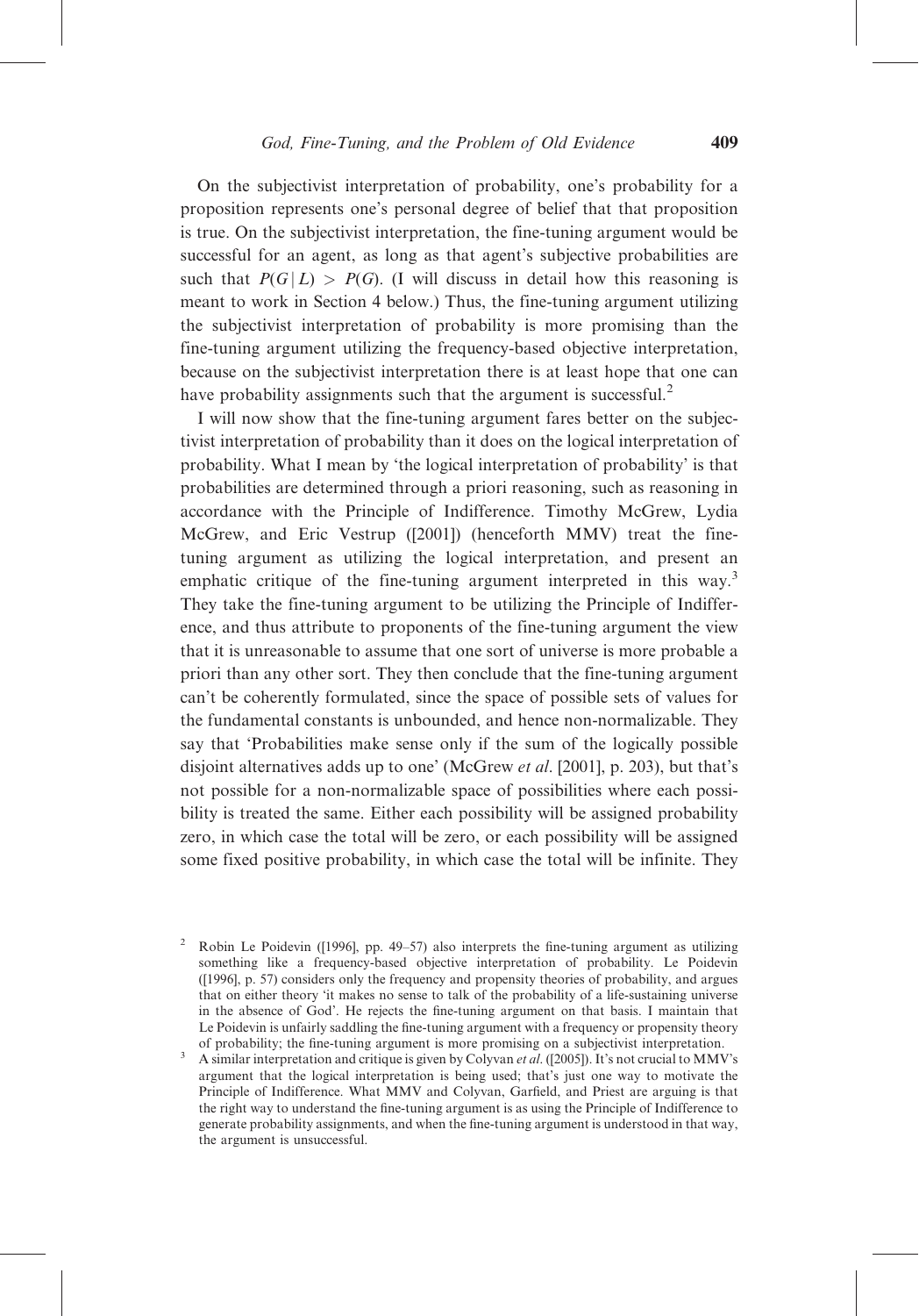take this reply to succeed in 'demolishing' (McGrew et al. [2001], p. 207) the fine-tuning argument.

In my opinion (which I will not defend here), MMV are making too much of a technical issue in probability theory. Indeed, work has been done on resolving this technical issue. Peter Vallentyne ([2000]), for example, has come up with a sophisticated yet natural way of making comparative probability judgments, even when the various possibilities being compared all have probability zero. I won't go into Vallentyne's solution here; I will just note as a potential problem that what motivates Vallentyne's work is simply the intuition that probability judgments should make sense even when the probabilities for the various disjoint possibilities don't sum to one (that is, when countable additivity fails). It follows that it would be open to MMV to reject Vallentyne's solution by rejecting that intuition.

The response I will now give to MMV's argument is that the fine-tuning argument need not be formulated using the Principle of Indifference. This is so in two senses: there is no compelling reason to endorse the Principle of Indifference, and the success of the fine-tuning argument does not hinge on the truth of the Principle of Indifference. Both these points can be seen once one moves to the subjectivist interpretation of probability. (MMV give reasons not to utilize the subjectivist interpretation; I will critique their reasons below.)

The fine-tuning argument on the subjectivist interpretation has various benefits over the fine-tuning argument on the logical interpretation. One benefit is that on the subjectivist interpretation, one need not rely on the Principle of Indifference. An agent could assign her subjective probabilities in accordance with the Principle of Indifference, but the important point is that the agent need not. It is open for an agent to assign zero probability to some possible values of constants, and non-zero probability to other possible values. It follows that the probabilities assigned to the various disjoint possibilities can sum to one—something that could not happen on MMV's formulation of the fine-tuning argument.

Another benefit is that on the subjectivist interpretation, one need not even bother to assign probabilities to the various possible values of constants; one can just assign probabilities to propositions like  $L$ , that the universe is lifepermitting. There is no need to generate one's probabilities in any sort of foundational way, by, for example, assigning probabilities to each element in the space of possible sets of values of the fundamental constants, as long as the probability assignments one does make are probabilistically coherent, which is enough to satisfy the constraints of the subjectivist interpretation. The reason it matters that on the subjectivist interpretation, one need not assign probabilities to the various possible sets of values of the fundamental constants, is that one then won't run into the problems that arise if one were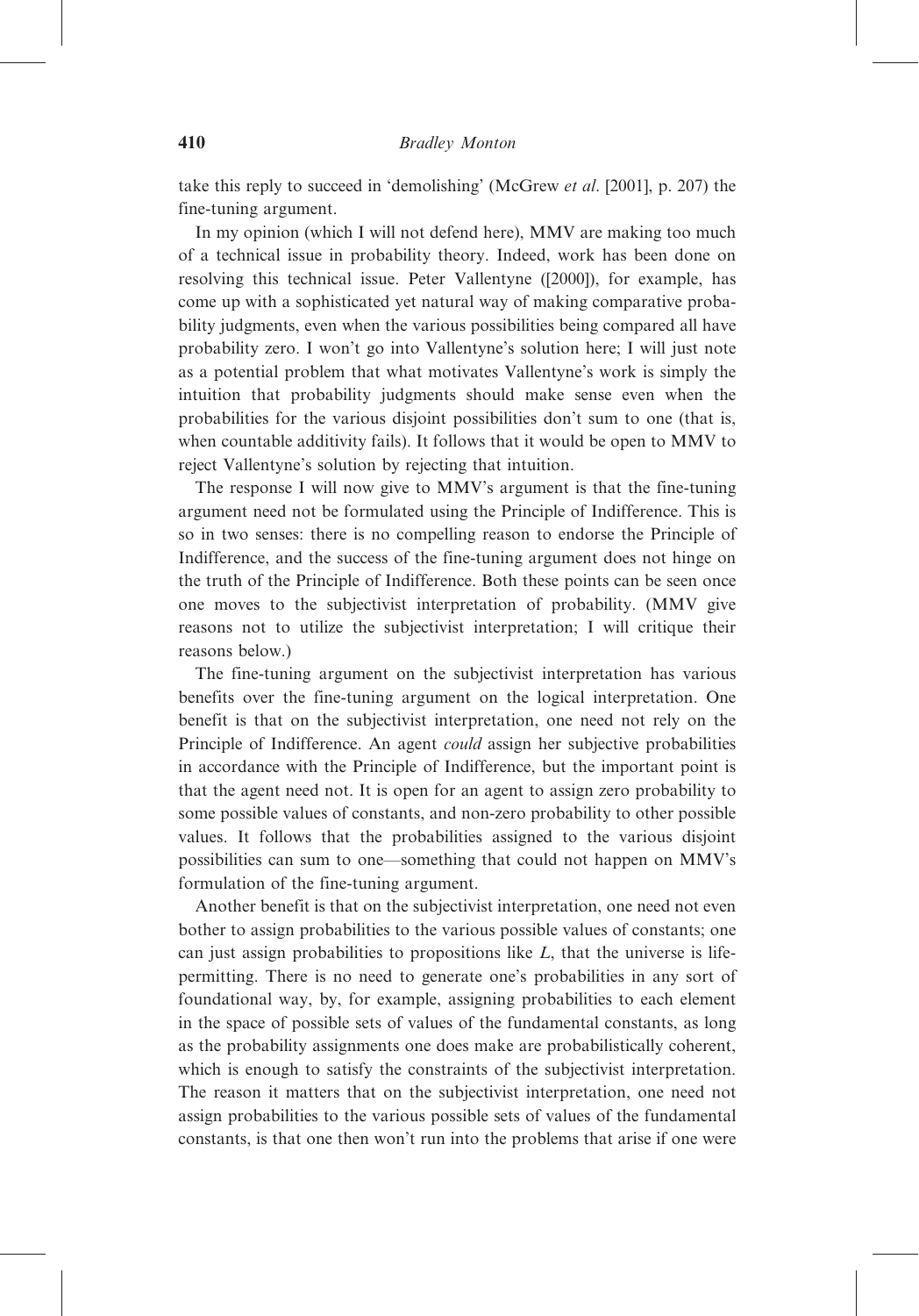to use the Principle of Indifference to assign probabilities to the various possible values. Moreover, such assignments to the various possible sets of values of the fundamental constants aren't needed to generate the fine-tuning argument. This can be seen by looking at the presentation of the argument in the previous section—the argument never depends on probability assignments to individual possibilities for the values of constants; the argument just depends on probability assignments to propositions like  $L$ , that the universe is life-permitting.

Once one moves to the subjectivist interpretation, one allows for an agent to have her personal probability function be such that  $P(G|L)$  $P(G)$ , but one also allows for an agent to have her personal probability function be such that  $P(G | L) = P(G)$ . For the strongest defense of the fine-tuning argument, one would have to argue that only probability functions which are such that  $P(G | L) > P(G)$  are reasonable ones; all other probability functions are unreasonable. For a weaker defense, one could simply argue that for a wide class of agents, it's actually the case that their probability functions are such that  $P(G | L) > P(G)$ . I will now discuss MMV's criticism of the subjectivist interpretation, which takes issue with these two lines of defense.

MMV are aware that their critique of the fine-tuning argument could be criticized for relying on a non-subjective account of probability, and so they go on the offensive against the subjectivist interpretation. They write:

in our opinion it is profoundly unsatisfying to stipulate that we can just 'tell' which [probability] functions are reasonable and which are not. Reasonable people have conflicting intuitions here . ...If, at a critical point, the [fine-tuning] argument turns on a subjectively variable sense of which assessments of probabilities are reasonable, a sense that cannot be adjudicated in terms of any more fundamental criteria, then the [fine-tuning argument] is effectively forceless. (McGrew et al. [2001], p. 206)

There is something rhetorically strange about this criticism. MMV, by their lights, have just shown that the fine-tuning argument on the logical interpretation is demolished. One is then led to ask whether the fine-tuning argument would fare any better on a different interpretation of probability. MMV proceed to reject the subjectivist interpretation, because the fine-tuning argument would be weak on that interpretation. But then why not reject the logical interpretation too? If those are the only two interpretations on the table, and one is being charitable to the fine-tuning argument, then one should focus on how the fine-tuning argument fares on the interpretation that is most promising. On the subjectivist interpretation, as MMV implicitly admit, the argument is not demolished; the argument would go through for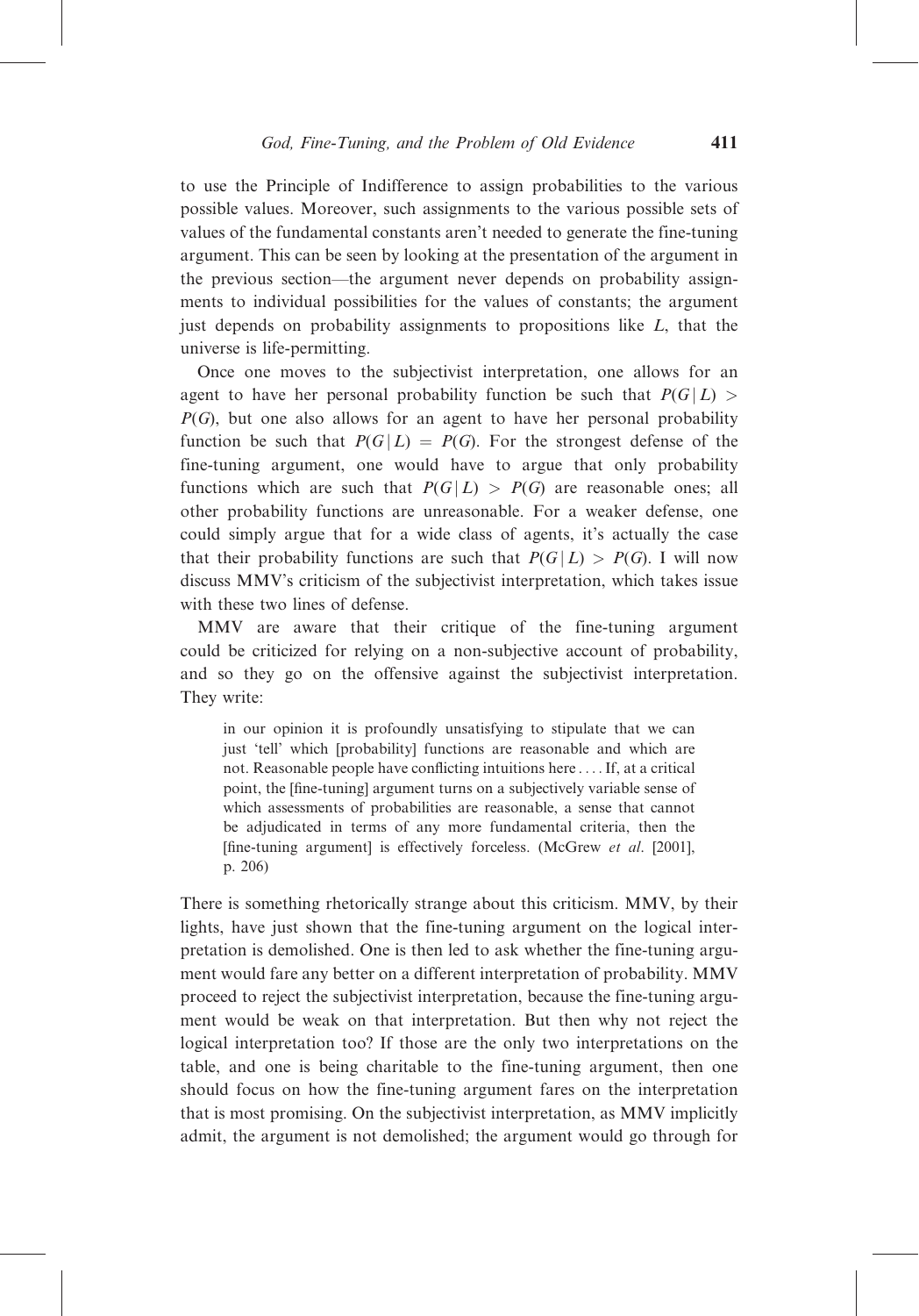those agents who happen to have subjective probability functions such that  $P(G | L) > P(G).$ 

There is a more substantive problem with MMV's criticism too. MMV suggest that we should not expect agreement on which subjective probability functions are reasonable and which aren't. But in fact, for many cases there is widespread agreement about such matters. For example, any reasonable person would reject a probability function which held that the sky being blue provides evidence that the moon is made of green cheese. It would be worth examining whether there is similar widespread agreement that only probability functions which are such that  $P(G | L) > P(G)$  are reasonable. This is what I will try to do in Section 5 below.

Nevertheless, there is something correct about MMV's criticism. It is the case that, on the subjectivist interpretation, there is no way to ensure that all reasonable, rational agents have the same probability function. But this is just the way the world is; different people have different opinions about things, even when the people are all being reasonable and rational. The point of the subjectivist interpretation is to probabilistically represent rational people's actual opinions; the point is not to see what probabilities are generated when one applies ostensibly a priori principles like the Principle of Indifference.

To sum up: I have argued that the fine-tuning argument utilizing the subjectivist interpretation of probability is more promising than the fine-tuning argument utilizing a frequency-based objective or logical interpretation of probability. My arguments have been parochial ones, in the sense that they have mostly focused on the implications of the various interpretations for the fine-tuning argument. A different way to debate the merits of the various interpretations for the fine-tuning argument would be to debate the merits of the various interpretations themselves. For example, I believe that the frequency-based objective interpretation should be rejected because we often assign probabilities in the absence of frequency data, and the logical interpretation should be rejected because at least sometimes there are multiple rational yet conflicting ways to apply ostensibly a priori principles like the Principle of Indifference. But these issues are part of a huge debate in the literature, and to engage in that debate is beyond the scope of this article. This section is simply designed to show that the fine-tuning argument is most promising on the subjectivist interpretation of probability.

Now, I admit that my claim that the fine-tuning argument doesn't fare well on non-subjectivist interpretations of probability hasn't been conclusively defended in this section. While I have argued for that claim, I admit that my arguments aren't definitive. If you are in agreement with my arguments, then the natural move is to evaluate the fine-tuning argument utilizing the subjectivist interpretation of probability. But even if you are not in agreement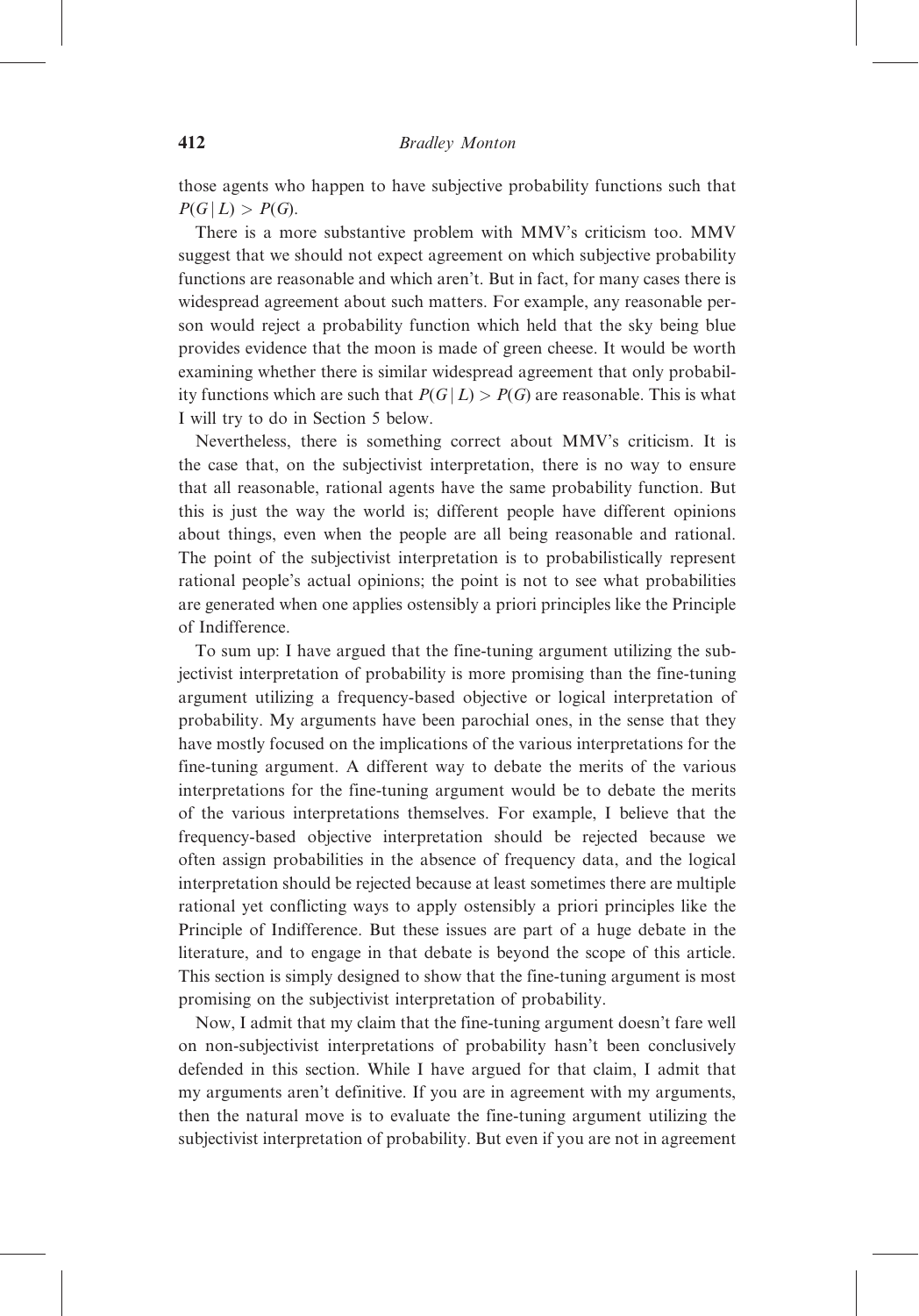with my arguments, it's still worth examining how the fine-tuning argument fares on the subjectivist interpretation, and that's what I'll be doing for the rest of this article.

## 3 Observational selection effects

Given that one takes the subjective probability approach to the fine-tuning argument, there is a simple but prima facie powerful objection to the argument which must be considered. The objection is that we know that we exist, and hence we already fully believe that the universe is life-permitting:  $P(L) = 1$ . It automatically follows that  $P(L | G) = P(L | \sim G)$ , and hence  $P(G | L) = P(G)$ .

This is the sort of objection that Sober ([2003], p. 44) raises against the finetuning argument. In Section 1, I presented the fine-tuning argument as depending on the following inequality:

$$
P(L \mid G) > P(L \mid \sim G) \tag{1}
$$

Sober agrees that the argument boils down to this inequality, but in place of 'G' Sober has 'Design', in place of ' $\sim$ G' Sober has 'Chance', and in place of 'L' Sober has 'constants are right' (in other words, the constants are what they would need to be for the universe to be life-permitting). I take it that I'm not changing the meaning of his discussion by doing these substitutions.

Sober maintains that there's a problem with (1). Specifically, Sober says that we need to take the following claim into account:

#### We exist, and if we exist the constants must be right.

Sober says that since we need to take that claim into account, 'instead of  $[(1)]$ , we should have said':

$$
P(L \mid G \& we exist) = P(L \mid \sim G \& we exist) = 1
$$
 (2)

Sober says that we have to evaluate the fine-tuning argument using (2), not (1), because of an observational selection effect: if we didn't exist, we wouldn't be able to make any observations. Sober ([2003], p. 44) then points out that, given that we exist, 'the constants must be right, regardless of whether the Universe was produced by intelligent design or by chance'. Sober concludes from this that the fact that the universe is life-permitting and hence that the constants are right does not favor Design over Chance; in other words, according to Sober, L does not provide evidence for G, and hence the fine-tuning argument fails.

I believe that an appeal to an observational selection effect is not a good reply to the fine-tuning argument. Even though  $L$  has to be the case in order for us to make observations at all, it doesn't follow that L can't provide evidence for some proposition (like G). In this section, I will give an example to show that there are circumstances where we clearly take the fact that the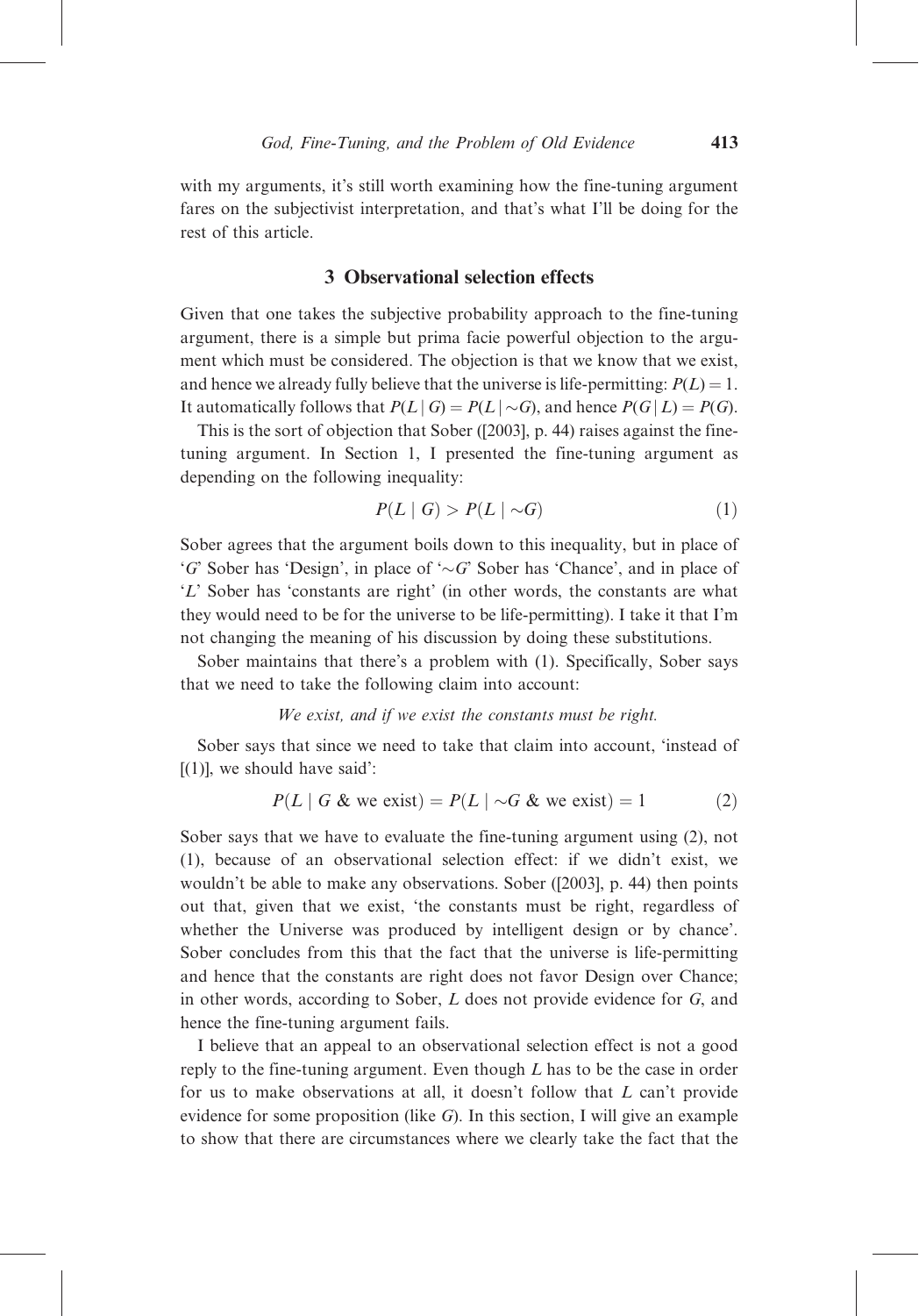universe is life-permitting to count as evidence for a proposition. In the next section, I will lay out a general theoretical framework that allows for this sort of evidential relation.

Suppose that you find yourself in the presence of a closed box, and in communication with God. God tells you that inside the box is a ball that is either black or white. Since you have no further information about the color of the ball, you decide to assign subjective probability 0.5 to the proposition that the ball is white. Suppose that God then tells you that, to decide whether or not to create a life-permitting universe, he used a random number generator to generate an integer between 1 and 20: if a number between 1 and 9 was generated, God created a non-life-permitting universe and put a black ball in the box, while if the number 10 was generated, God created a non-lifepermitting universe and put a white ball in the box. If a number between 11 and 19 was generated, God created a life-permitting universe and put a white ball in the box, while if the number 20 was generated, God created a lifepermitting universe and put a black ball in the box.

Based on this new understanding of the relationship between the existence of a life-permitting universe and the color of the ball, it seems clear that one should revise one's probability for the hypothesis that the ball is white, from 0.5 to 0.9. (Since the universe is life-permitting, we can infer that the generated random number was between 11 and 20; 9 of those 10 numbers correspond to a white ball in the box.) Hence, this is a scenario where the existence of a life-permitting universe counts as evidence for the proposition that the ball is white. This is so even though we already fully believe that the universe is life-permitting. It follows that there is something wrong with the suggestion that an observational selection effect prevents the existence of a lifepermitting universe from having evidential significance for us.

Let me consider one objection to this line of reasoning, before I move on. One might maintain that I'm mistaken in taking the existence of a lifepermitting universe to provide evidence that the ball is white; instead it's what God tells us about the random number generator that provides evidence that the ball is white. To this I reply that it's both facts together that provide evidence that the ball is white. The existence of a life-permitting universe doesn't by itself provide the evidence; before we heard from God we assigned probability 0.5 to the hypothesis that the ball is white. But what God tells us doesn't by itself provide the evidence either. If we knew what God told us, but we didn't know that the universe is life-permitting, we would still assign probability 0.5 to the hypothesis that the ball is white.

The fine-tuning argument works the same way. Knowing that the values of the fundamental constants are life-permitting doesn't by itself provide evidence that God exists—one also has to think it likely that God would create a life-permitting universe. It's these two facts together that are meant to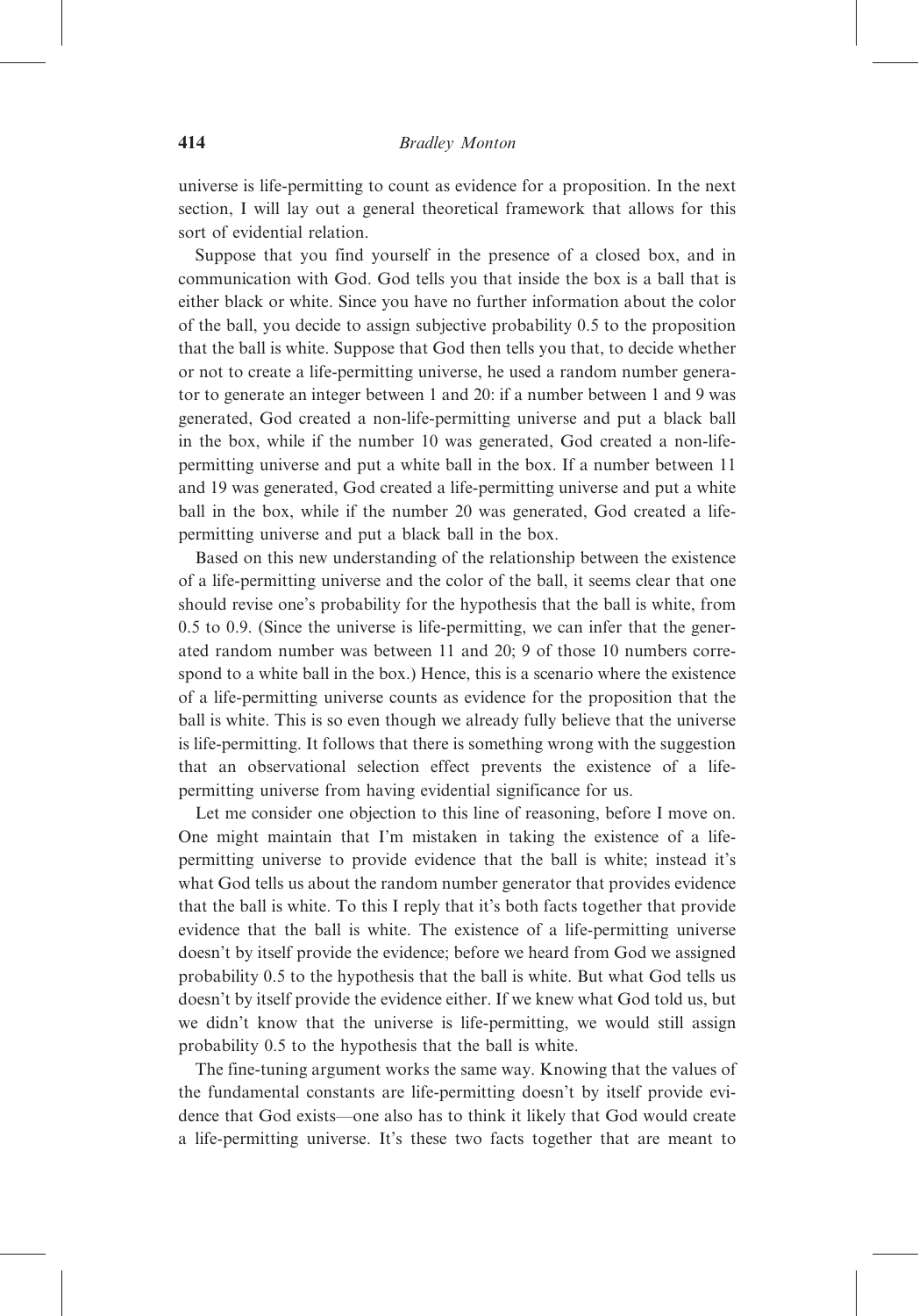provide evidence for the existence of God. I conclude that my example of God and the random number generator really is analogous to the fine-tuning argument. Since it would be a mistake to appeal to an observational selection effect as a reason not to change one's probabilities in the God/random number generator example, it would also be a mistake to appeal to an observational selection effect as a reason not to change one's probabilities in the case of the fine-tuning argument.

#### 4 The problem of old evidence

Let's go back to the objection as presented at the beginning of the previous section: we already believe that the universe is life-permitting, and hence  $P(L) = 1$ , and hence  $P(G | L) = P(G)$ .

This objection is not adequate as a reply to the fine-tuning argument, because it proves too much. There are many cases where we have some evidence E such that  $P(E) = 1$ , and yet we think that E provides epistemic support for some hypothesis  $H$ . Perhaps the most famous example is  $E$  being the (true) proposition that the precession of the perihelion of Mercury is 5600 s of arc per century, and  $H$  being general relativity. When general relativity was proposed, people already knew what the amount of the precession of the perihelion of Mercury was, and yet the precession was taken to provide epistemic support for general relativity. This is one instance of the problem of old evidence.

Note that problem of old evidence wouldn't arise for an ideal Bayesian agent, because by definition such agents are logically omniscient. An ideal agent would know about the proposition  $H$  and would assign some probability to  $H$  at the beginning of her reasoning process (such as when she is born). As long as  $E$  is evidence in the sense that it wasn't available to her at the beginning of her reasoning process, then there will be some time when her prior probability function is updated by learning E. When she learns that  $E$  she will immediately see the evidential connection between  $E$  and  $H$ , so her probability for H would be adjusted accordingly. Because the problem of old evidence doesn't arise for ideal Bayesian agents, it is allowable for a solution to the problem to deviate from the strict Bayesian rules. Indeed, the solution I will utilize below does this.

There is no agreed-upon solution to the problem of old evidence, but one standard type of solution is as follows. (See Glymour ([1980], pp. 87–91), Howson ([1984], [1985], [1991]), Jeffrey ([1995]), and Barnes ([1999]) for some discussions of this solution.) Let  $P^-$  be one's prior probability function, and let  $P^+$  be one's posterior probability function, once one has taken into account that there is a potential evidential connection between E and H. According to this solution to the problem of old evidence, once one learns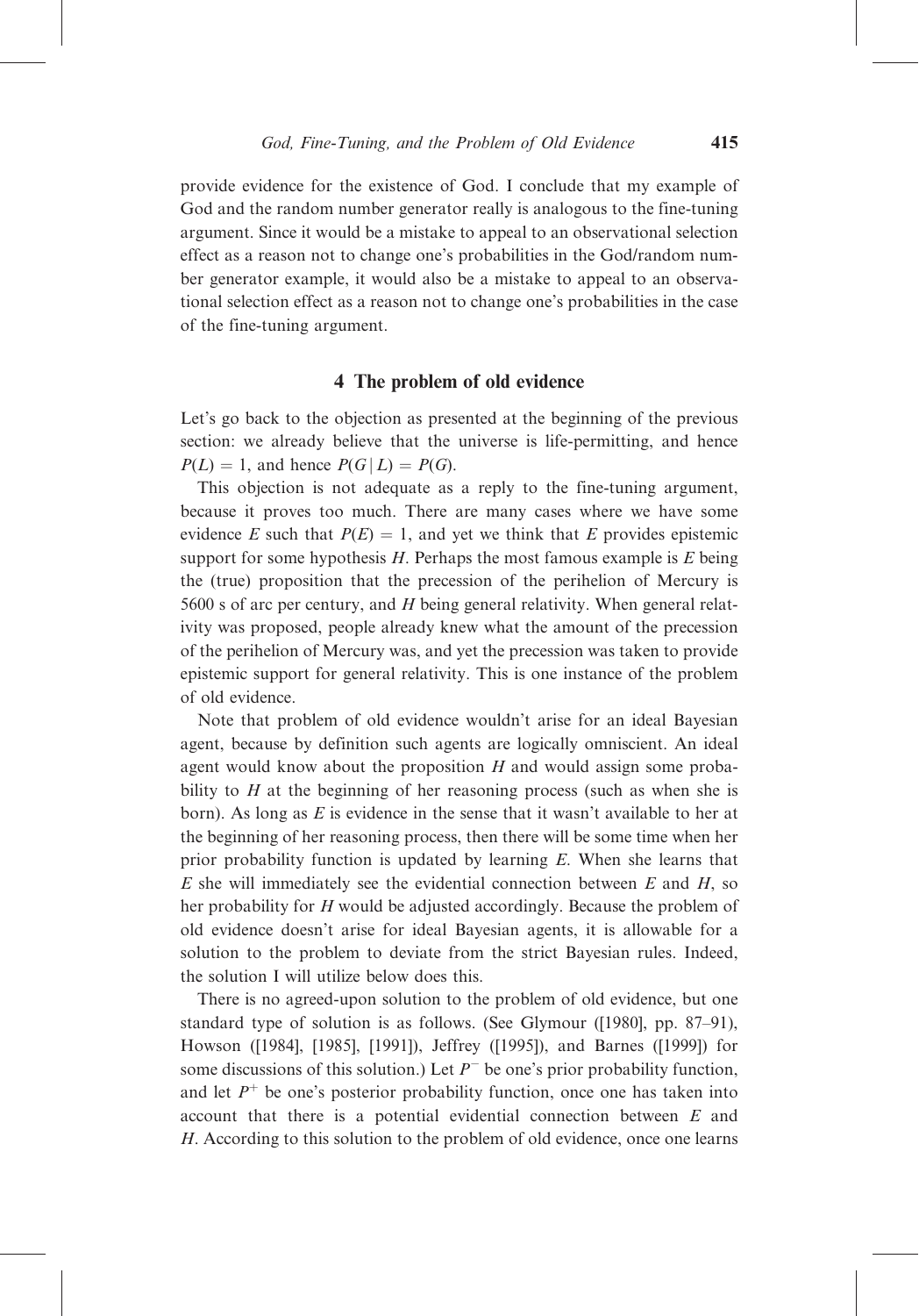about the potential connection, one should suppose that one does not fully believe that E, and revise all one's probability assignments accordingly, to generate an ur-probability function  $P^*$ . One should then set  $P^+(H)$  =  $P^*(H | E)$ . There are many cases where  $P^-(H) = P^*(H)$ , since in pretending that one does not fully believe that  $E$ , that would generally not influence one's probability for H. In such cases, as long as  $P^*(H|E) > P^*(H)$ , then  $P^+(H)$  $P<sup>-</sup>(H)$ , and E counts as evidence for H.

One of the drawbacks of the ur-probability solution is that it is not always clear what values the ur-probabilities should take, especially when one has to make extreme modifications to one's opinion, by, for example, supposing that one does not fully believe that one exists. (For example, one muchdiscussed issue is whether one should suppose that one never fully believed that  $E$  was true, or whether one should suppose that one forgot that  $E$  was true.) Nevertheless, we need to have some way of accounting for how propositions like L can count as evidence, and the ur-probability solution is the best approach available. As far as I know, though, there is no instance in the literature of a proponent of the fine-tuning argument citing the problem of old evidence in their discussion of the argument, let alone utilizing the urprobability solution in formulating the argument.<sup>4</sup> As a result, proponents' presentations of the fine-tuning argument are less strong than they could be.

Here is how the fine-tuning argument goes, utilizing the ur-probability solution. One starts with an initial probability for the existence of God,  $P<sup>-</sup>(G)$ , and one wants to see whether the fine-tuning evidence is such that the fact that our universe is life-permitting provides evidence for G. In short, one wants to see whether  $P^+(G) > P^-(G)$ .

One can start by generating an ur-probability function under the supposition that one does not fully believe that L. One can assume that  $P^-(G)$  $P^*(G)$ , as is standard in cases involving old evidence. (I will come back to this assumption later, however.) To establish a value for  $P^+(G)$ , one can use Bayes' Rule:  $P^+(G) = P^*(G | L) = P^*(L | G) P^*(G) / P^*(L)$ . To establish a value for  $P^*(L)$ , it helps to note that  $P^*(L) = P^*(L | G) P^*(G) + P^*(L | {\sim} G)$  $P^*(-G)$ . So the crucial question becomes: what are the values for  $P^*(L|G)$ and  $P^*(L | \sim G)$ ?

In fact, we don't need to come up with precise values for those quantities. As long as  $P^*(L | G) > P^*(L | \sim G)$ , we have the desired result that  $P^+(G)$  $P^-(G)$ . This follows because  $P^*(L)$  is a weighted average of  $P^*(L | G)$ and  $P^*(L | \sim G)$ , so if  $P^*(L | G) > P^*(L | \sim G)$ , then  $P^*(L | G) > P^*(L)$ .

There is an unpublished article by Robin Collins ([unpublished]), however, where he does utilize the problem of old evidence approach in the course of defending the fine-tuning argument. Collins and I developed our ideas independently.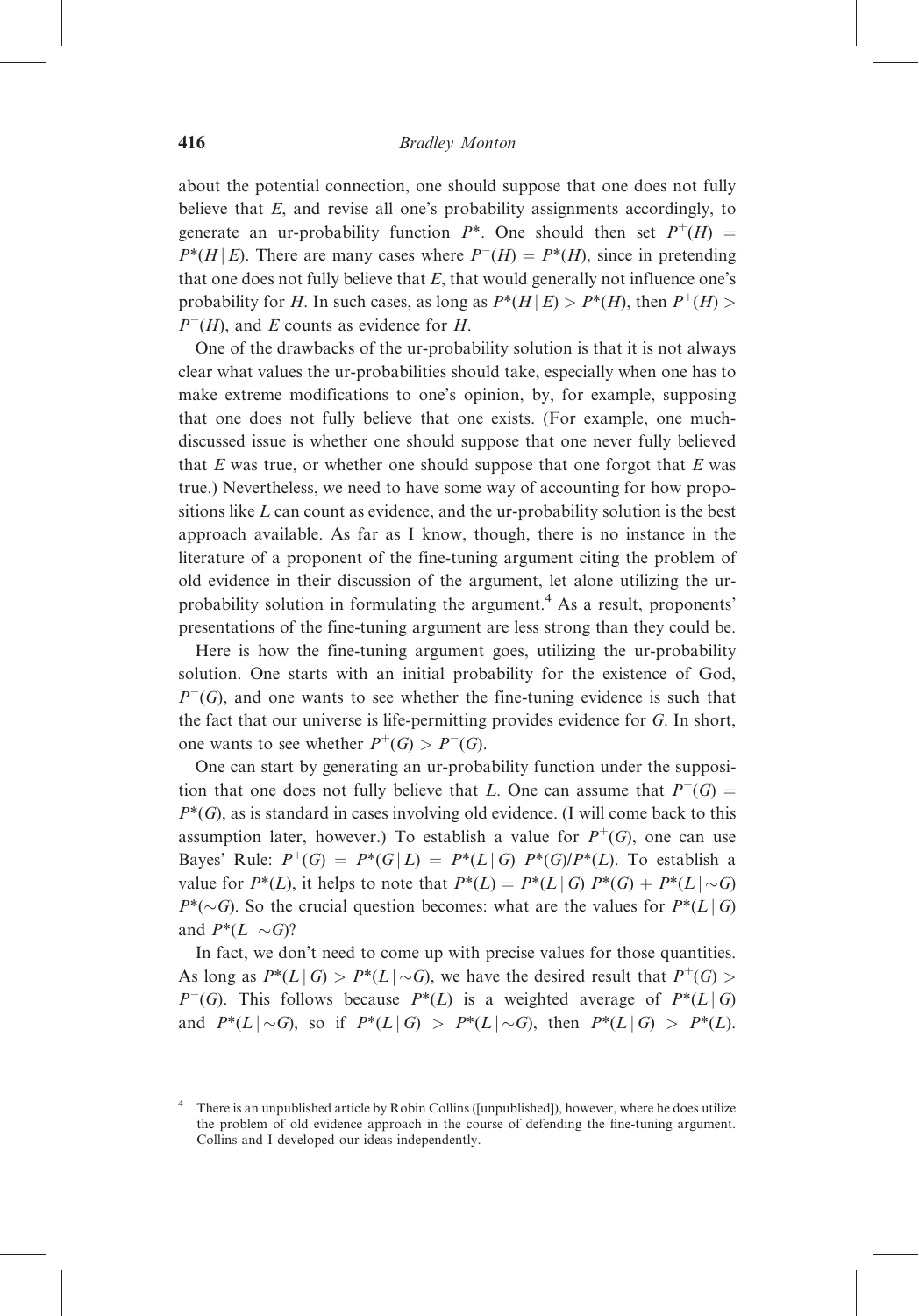If  $P^*(L | G) > P^*(L)$ , then  $P^*(G | L) > P^*(G)$  (from Bayes' Rule). It would then follow that  $P^+(G) = P^*(G | L) > P^*(G) = P^-(G)$ , as desired.

At this point, all the proponents of the fine-tuning argument need to show is that  $P^*(L | G)$  is indeed greater than  $P^*(L | {\sim} G)$ . Here is where they can appeal to the fine-tuning evidence.  $P^*(L | \sim G)$  is low, because the range of life-permitting fundamental constants is small compared to the range of all possible fundamental constants.  $P^*(L | G)$ , by contrast, is high, because one would expect God to create a life-permitting universe. It follows that  $P^+(G)$  $P<sup>-</sup>(G)$ ; the fine-tuning evidence does lead to an increase in one's probability for the existence of God.

This argument for theism is not easily refuted. I think that philosophers haven't always appreciated how strong the fine-tuning argument is, because it hasn't been presented in the way that I have presented it above. In lieu of the appeal to the ur-probability solution to the problem of old evidence, the fine-tuning argument has been presented in a way such that it's generally not clear how probabilities involving  $L$  are generated; specifically, it's generally not clear how probabilities of the form  $P(L | X)$  can take any value other than one. (See, for example, the list of references cited in Section 1.) What I have shown is that, by appealing to the ur-probability solution to the problem of old evidence, one can present a rigorous version of the fine-tuning argument.

## 5 Against the fine-tuning argument

Since the above version of the fine-tuning argument relies on a subjectivist interpretation of probability, there's a sense in which the argument is easy to refute. One simply needs to come up with a prior and ur-probability function such that  $P^+(G) = P^-(G)$ . For an agent with those probability functions, the fine-tuning argument will not be successful. The important question though is whether such probability functions are reasonable ones to have. Do reasonable people who are opposed to the fine-tuning argument actually have those probability functions, or could they reasonably adopt them?

Consider the option of adopting an ur-probability function such that  $P^*(L | G) = P^*(L | \sim G)$ . One way to get this equality would be to hold that  $P^*(L | \sim G)$  is high, while going along with the claim of the proponents of the fine-tuning argument that  $P^*(L | G)$  is high. One natural way to hold that  $P^*(L | \sim G)$  is high involves rejecting the fine-tuning evidence. In other words, one would hold that the fundamental constants could take a wide range of values and still be life-permitting. If one sincerely believed that the fine-tuning evidence was faulty, then it might be legitimate to set  $P^*(L | \sim G)$ to be high. Physicist Steven Weinberg could be one of these people: he has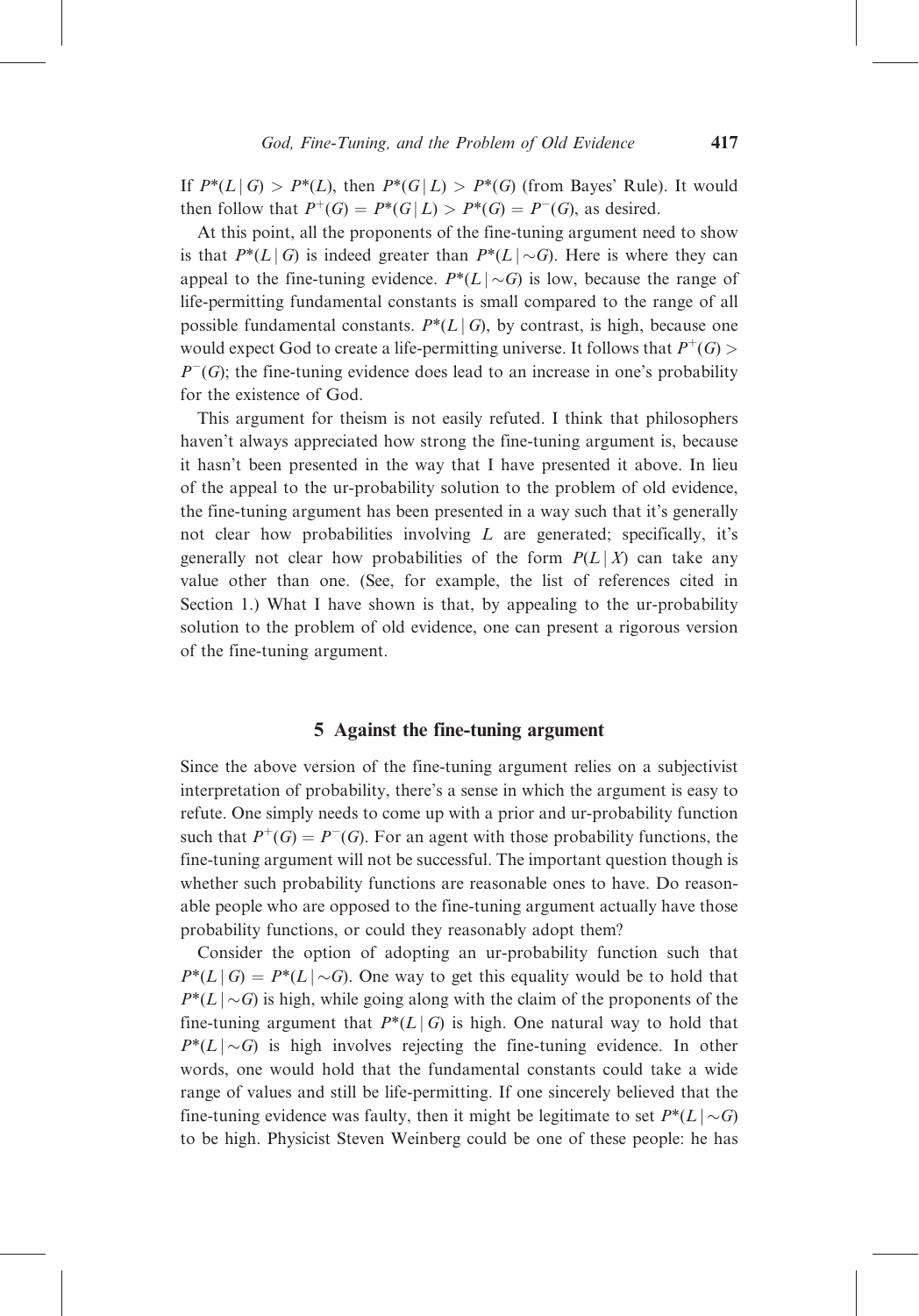said that he is 'not impressed with these supposed instances of fine-tuning' ([1999], p. 46). But for those who are moved by the fine-tuning evidence, this is not a live option.

A different way to get the result that  $P^*(L | G) = P^*(L | {\sim} G)$  would be to hold that  $P^*(L | G)$  is low, while going along with the claim of the proponents of the fine-tuning argument that  $P^*(L | \sim G)$  is low. One could hold that—in the absence of belief that the universe is life-permitting—one sees little reason for God to create a life-permitting universe. This is how Jan Narveson ([2003], pp. 97–9), for example, might respond to the fine-tuning argument. Narveson suggests that, if God were to exist, the ways of God would be so mysterious that we couldn't make any reasonable predictions about what God would or wouldn't do. Thus, it would be open to Narveson to say that the ur-probability of a life-permitting universe is the same regardless of whether God exists.

Even though there's a sense in which the fine-tuning argument is easy to refute (in, for example, the above-described ways), there's a sense in which it's not. To be unmoved by the fine-tuning argument in the ways described above, one actually has to believe that the fine-tuning evidence is faulty, or one actually has to believe that God would not be expected to create a lifepermitting universe. Since (in my opinion, at least) belief is not a matter of the will, as long as one does not hold these beliefs, one cannot refute the finetuning argument in these ways. In fact, in my opinion most people would reject those beliefs—most people would find the fine-tuning evidence at least somewhat plausible, and most people would deem it probable that God would create a life-permitting universe.

The response I will now give to the fine-tuning argument is stronger than those considered above, in that it does not involve rejecting premises of the argument that most people find plausible. The premise of the argument I will question is one that hasn't been questioned before, but that's because the premise isn't salient unless one formulates the argument utilizing urprobabilities. I maintain that for most everyone it is unreasonable to hold that  $P^{-}(G) = P^{*}(G)$ , instead  $P^{*}(G)$  should be much lower than  $P^{-}(G)$ . The reason this is the case is that for almost everyone, beliefs that entail that the universe is life-permitting are part of the evidence people have taken into account in forming their prior probability for the existence of God,  $P^-(G)$ . (Their probability is 'prior' in the sense that they have not yet taken into account the fine-tuning evidence.) For example, Christians believe in God in part because they believe Biblical accounts about Jesus, but the existence of Jesus entails that the universe is life-permitting. In formulating an urprobability for the existence of God, one cannot take into account Biblical accounts about Jesus. More generally, one cannot take into account the existence of complex features that Paley appeals to, like the human eye, one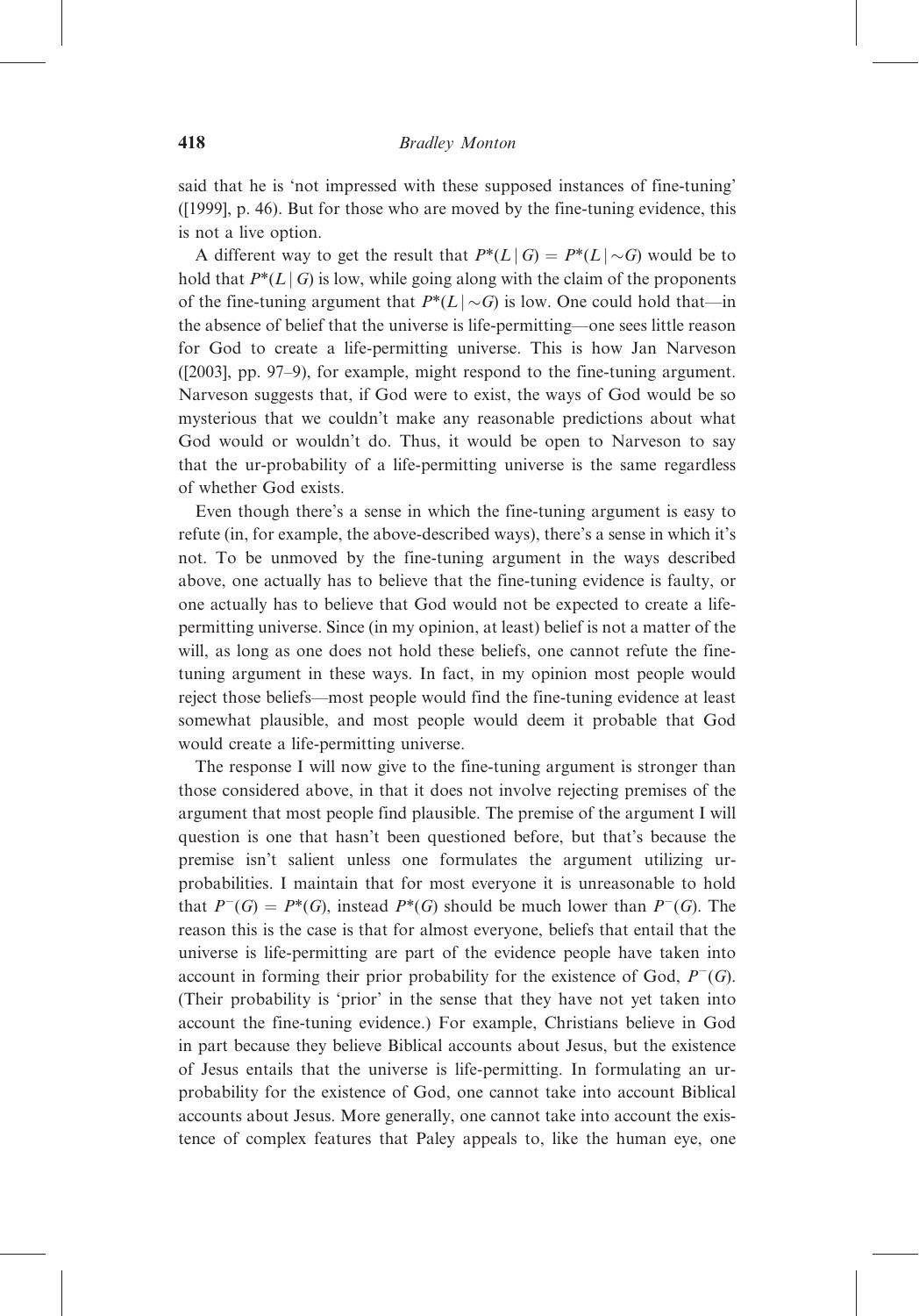cannot take into account the existence of consciousness, and so on. One's urprobability for the existence of God would have to be founded on the plausibility of a priori arguments for the existence of God, like the ontological argument, and the plausibility of arguments which appeal to general features of the universe that don't entail the universe is life-permitting, like the cosmological argument. The only types of people for whom it wouldn't be the case that  $P^{-}(G) > P^{*}(G)$  are those whose sole reasons for believing in God are arguments like the ontological argument and the cosmological argument.

Now, recall that  $P^+(G) = P^*(G | L)$ . In the previous section, where it was assumed that  $P^{-}(G) = P^{*}(G)$ , to establish that  $P^{+}(G) > P^{-}(G)$ , all we had to do was establish that  $P^*(G | L) > P^*(G)$ . Now, we see that matters are more complicated: even if  $P^*(G | L) > P^*(G)$ , it still could be the case that  $P^*(G | L)$  $= P^{-}(G)$ , and hence  $P^{+}(G) = P^{-}(G)$ . What one has to establish is whether the fine-tuning evidence gives one more of a reason to believe in the existence of God, besides all the evidence one had from before which was based on the universe being life-permitting.

It turns out that this depends on the details of how one supposes that one doesn't know that the universe is life-permitting. (Here and below, I will assume that when one doesn't know that P, one knows that one doesn't know that  $P$ , and hence one doesn't fully believe that  $P$ .) I will describe various scenarios for supposing that one doesn't know that the universe is life-permitting, the first of which is favorable to proponents of the fine-tuning argument, the others of which are not. I will then argue that there is no conclusive reason to favor one scenario over the others.

First, one can imagine that one does not know that the universe is lifepermitting by imagining that one knows the form of the fundamental physical laws of the universe, but one does not know the values of the constants that are involved in those laws. Before taking into account the fine-tuning evidence, one might have thought that a wide range of values for the fundamental constants would allow for a life-permitting universe, but the fine-tuning evidence shows that that is not the case. It follows that  $P^*(G|L) > P^-(G)$ , and the fine-tuning argument is successful.

Alternatively, one can imagine that one does not know that the universe is life-permitting by imagining that one knows the number of particles in the universe, what types they are, and their intrinsic properties, but one does not know the fundamental laws governing how these particles interact. Or, one can imagine that one knows the density of matter in each (medium-sized) region of space-time, but one does not know what types of particles exist in those regions, or how they interact. (There are many other possibilities as well; I leave it to the reader to generate other options.) On either of these scenarios, there would be many possible universes which are not lifepermitting, and hence one would hold that our universe being life-permitting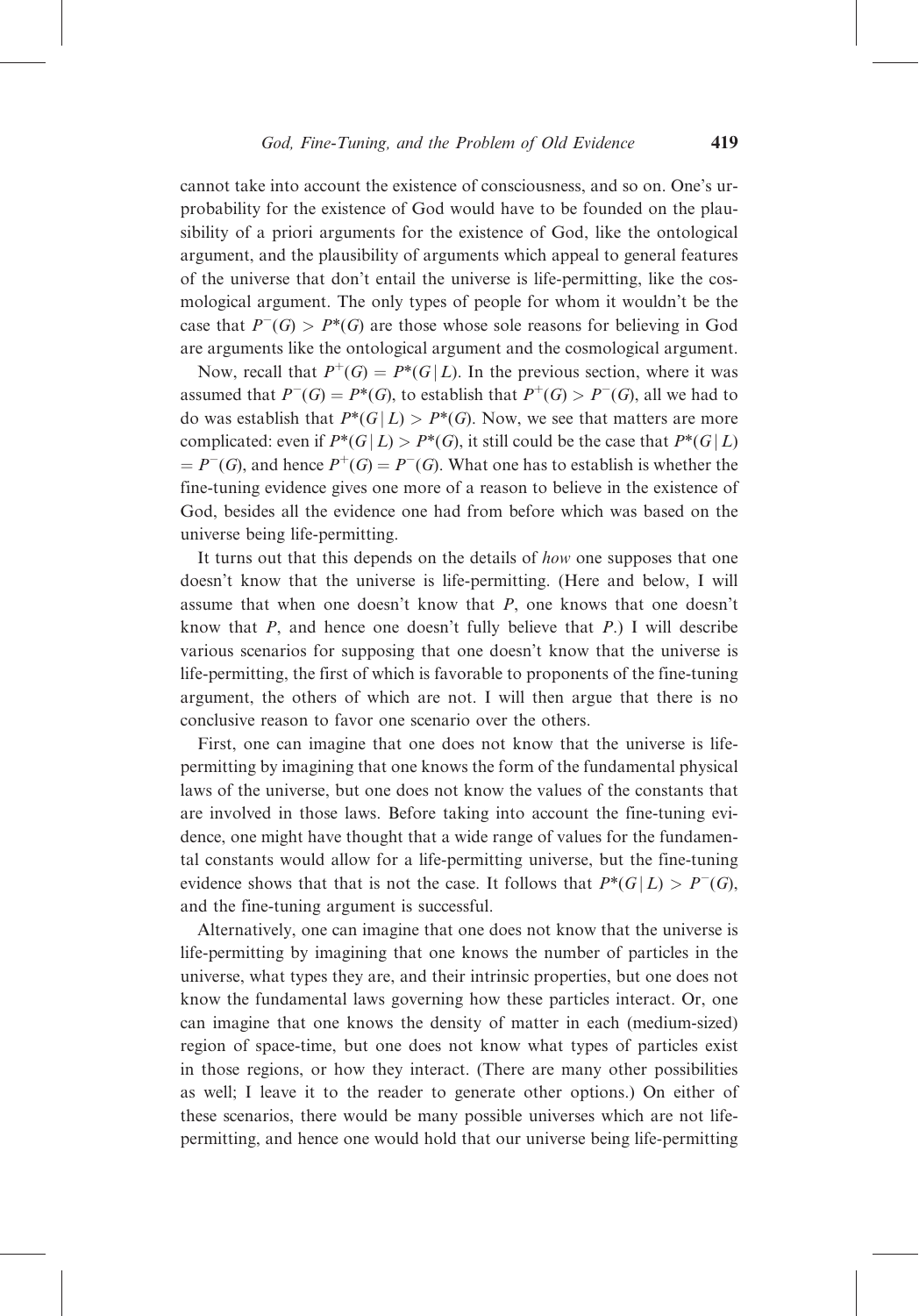provides evidence for the existence of God, in the sense that  $P^*(G|L)$  $P^*(G)$ . But nevertheless,  $P^*(G | L) = P^-(G)$ , because the fine-tuning evidence doesn't change one's assessment of the various non-life-permitting universes one deems possible. In supposing that one knows that various types of particles in existence, but not the fundamental laws, the fine-tuning evidence doesn't affect one's assessment of the probability of life-permitting universes. The fine-tuning evidence just focuses on one particular set of fundamental laws, whereas in the scenario imagined we are allowing for all logically possible fundamental laws that are compatible with the existence of those types of particles. Facts about the fundamental constants for our particular laws simply don't matter in that case. Similarly, in supposing that one knows the density of matter in each region of space-time, the fine-tuning evidence doesn't affect one's assessment of the probability of life-permitting universes. The fine-tuning evidence just focuses on one particular set of fundamental laws, whereas in the scenario imagined we are allowing for all logically possible fundamental laws that are compatible with the actual density of matter. In these scenarios,  $P^+(G) = P^-(G)$ , and the fine-tuning argument is unsuccessful.

How should we adjudicate between these various scenarios? The literature on the problem of old evidence is of no help—there are no agreed-upon prescriptions for how to generate one's ur-probability function. The proponent of the fine-tuning argument might attempt to argue that we should hold the laws of physics fixed, and just vary the values of the constants, because that will produce possible universes that are most similar to our actual universe. But this argument is no good—similarity judgments are notoriously context-dependent, and there are important senses in which a universe with the same number and types of particles as ours, or a universe with the same density distribution as ours, is more similar to ours than a universe which differs in the number and types of particles or the density distribution but holds the laws of physics fixed. I conclude that there is no requirement from rationality or considerations of reasonableness which forces one to generate ur-probabilities in the way proponents of the fine-tuning argument want one to. It follows that one is open to generate ur-probabilities via a scenario that renders ineffective the fine-tuning evidence.

The general point is as follows: when faced with the fine-tuning evidence, it is reasonable to not be surprised. We already knew that there are many possible universes that are not life-permitting, and yet are similar in certain ways to our actual universe. The fine-tuning argument encourages us to focus our attention on those possible universes that have the same laws of physics as ours, but different fundamental constants. But why not focus on those possible universes that have the same types of particles as ours, but different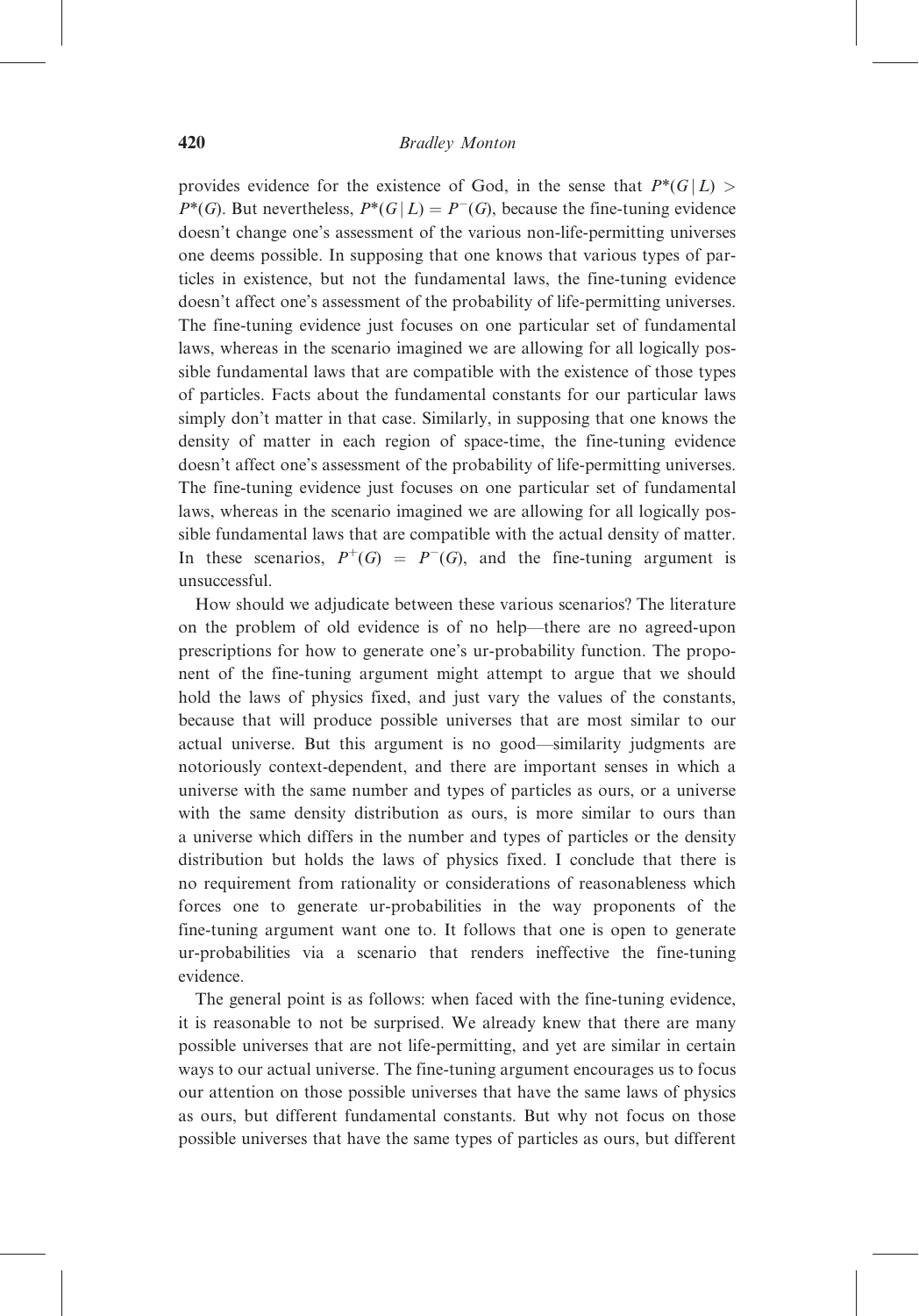fundamental laws? Or why not focus on those possible universes that have the same density distribution as ours, but different types of particles? Before I was faced with the fine-tuning evidence, I already knew that our universe was special, in the sense that there are many possible universes similar to ours in certain ways and yet not life-permitting. I already knew that, if God existed, God would have to choose to actualize our life-permitting universe from among a sea of similar non-life-permitting universes. I already knew that, if God did not exist, there's a sense in which we are lucky that the universe is life-permitting—there are many possible universes similar to ours which are not. The fine-tuning evidence doesn't change any of that, and hence the fine-tuning evidence doesn't change my probability for the existence of God.

## 6 Many universes

I believe that the reply I've given above is the strongest reply one can give to the fine-tuning argument. It is hard to argue this point, since I'd have to consider all possible stronger replies to the fine-tuning argument and show that they are all unsuccessful. Instead, I will consider two prima facie powerful objections to the fine-tuning argument, and I will show that they are mistaken.

The objections are based on the many-universes version of the fine-tuning argument, so I will start by explaining that version. Sometimes, the finetuning argument is construed not as an argument for theism, but as an argument for the existence of many universes. (See, for example, Rees [2000], pp. 164–7 and Smart [2003], pp. 18–21.) The thought is that the existence of our universe, with just the fundamental constants it has, is highly improbable if there is only one universe, but is highly probable if there are an infinite number of universes, where different fundamental constants obtain in the different universes. Thus, the existence of our universe provides evidence for the existence of many universes.

Now, instead of using the facts about fine-tuning as evidence for the existence of many universes, one might try to use the existence of many universes as a way of rejecting the theistic fine-tuning argument. I will examine two ways that one could attempt to do this.

First, one might try to reject the step in the argument which holds that  $P^*(L | G) > P^*(L | \sim G)$ . (In the many-universes context, it's best to take L to be the proposition that there exists a life-permitting universe.) Supposing that many universes exist, one could argue  $P^*(L | \sim G)$  is high; even in the absence of a God we would expect there to exist a life-permitting universe. One could then argue that the existence of a God wouldn't make it any more likely for a life-permitting universe to exist, so  $P^*(L | G) = P^*(L | \sim G)$ .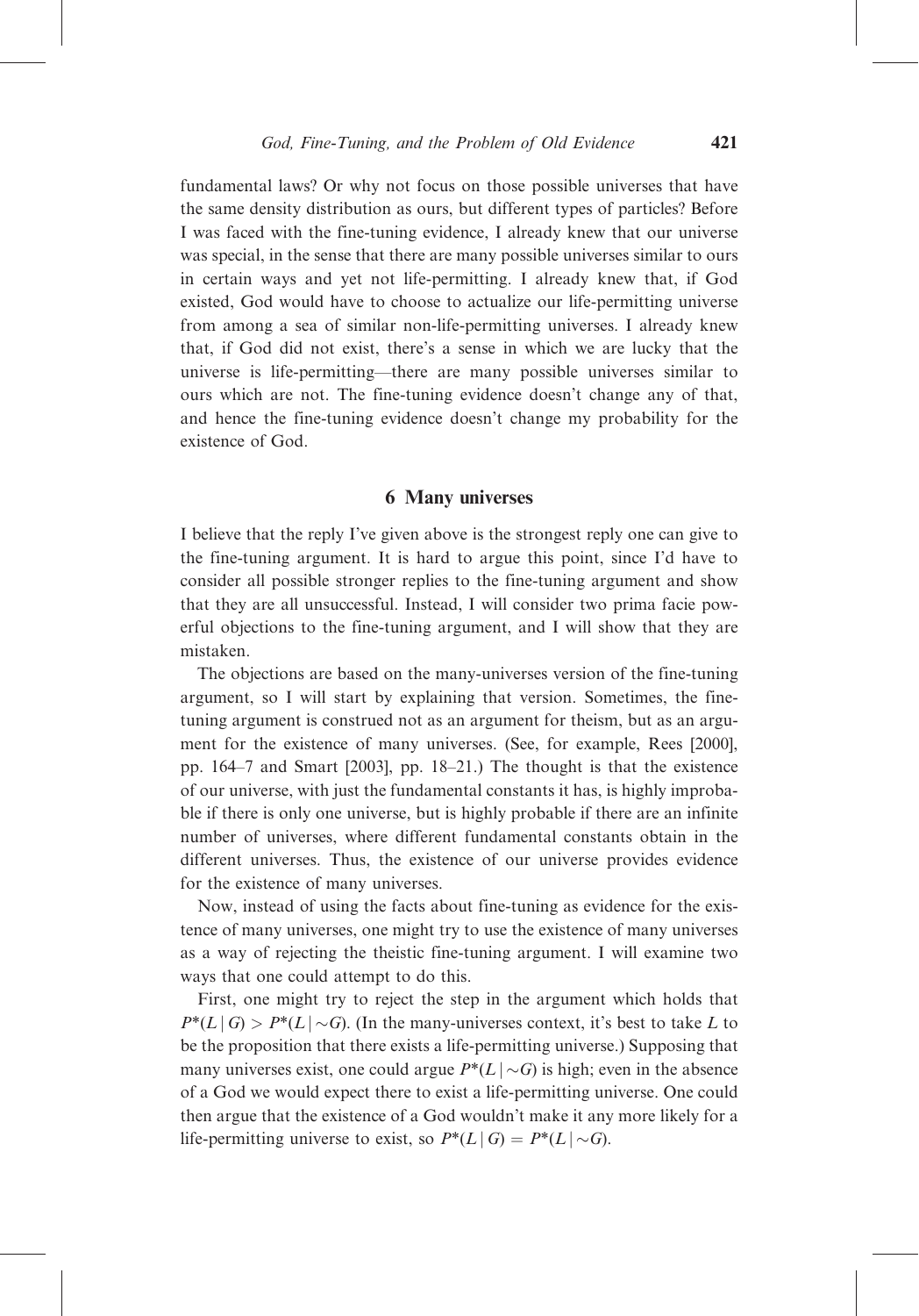The problem with this reply is that it relies on fully believing that there are many universes. It seems strange to have such a conviction; to the extent that there is evidence at all in favor of the existence of many universes, the evidence is weak. But as long as one assigns a probability  $\langle 1 \rangle$  to the hypothesis that there are many universes, the theistic fine-tuning argument will still have force. On the supposition that there are many universes,  $P^*(L | G) = P^*(L | \sim G)$ , while on the supposition that there is just one universe,  $P^*(L|G) > P^*(L|\sim G)$ ; one's actual ur-probabilities will be a weighted average of the ur-probabilities obtained on those two suppositions, and hence  $P^*(L|G) > P^*(L|\sim G)$ . These considerations involving many universes could weaken the theistic fine-tuning argument, but they do not demolish it.

The second way to attempt to use the existence of many universes to reject the theistic fine-tuning argument is as follows. One could admit that the fine-tuning evidence seems to provide evidence for the existence of God, but one could hold that that once one considers the many-universes hypothesis, it turns out that the fine-tuning evidence provides evidence for the many-universes hypothesis instead.

The problem with this reply is that this is not how Bayesian confirmation works. If one has two hypotheses,  $H_1$  and  $H_2$ , and  $P(E|H_1) = P(E|H_2)$ , then it follows from Bayes' Rule that the ratio of the prior probabilities is preserved:  $P(H_1)/P(H_2) = P(H_1 | E)/P(H_2 | E)$ . The ur-probability of the existence of a life-permitting universe is presumably about the same on the supposition that God exists as it is on the supposition that many universes exist:  $P^*(L | G) \approx P^*(L | M)$ , where M is the many-universes hypothesis. It follows that  $P^*(G)/P^*(M) \approx P^*(G | L)/P^*(M | L)$ . Thus, if  $P^*(M | L) > P^*(M)$ , then we would expect that  $P^*(G|L) > P^*(G)$ ; the evidence confirms both hypotheses.

I conclude that the theistic fine-tuning argument is a powerful argument; for example, it cannot be reasonably refuted by an appeal to many universes. Nevertheless, as described in the previous section, there are ways of resisting its force. It is reasonable to hold that the fine-tuning evidence does not provide evidence for the existence of God.

#### Acknowledgements

For helpful comments, many thanks to Nick Bostrom, Mark Colyvan, Brian Kierland, Neil Manson, Lydia McGrew, Tim McGrew, Chad Mohler, Al Plantinga, Ted Poston, Elliott Sober, Jessica Wittmer, and two anonymous referees. Thanks also to the audiences at talks based on previous versions of this article, at the Society of Christian Philosophers conference at Asbury College (December 2003) and at the University of Missouri at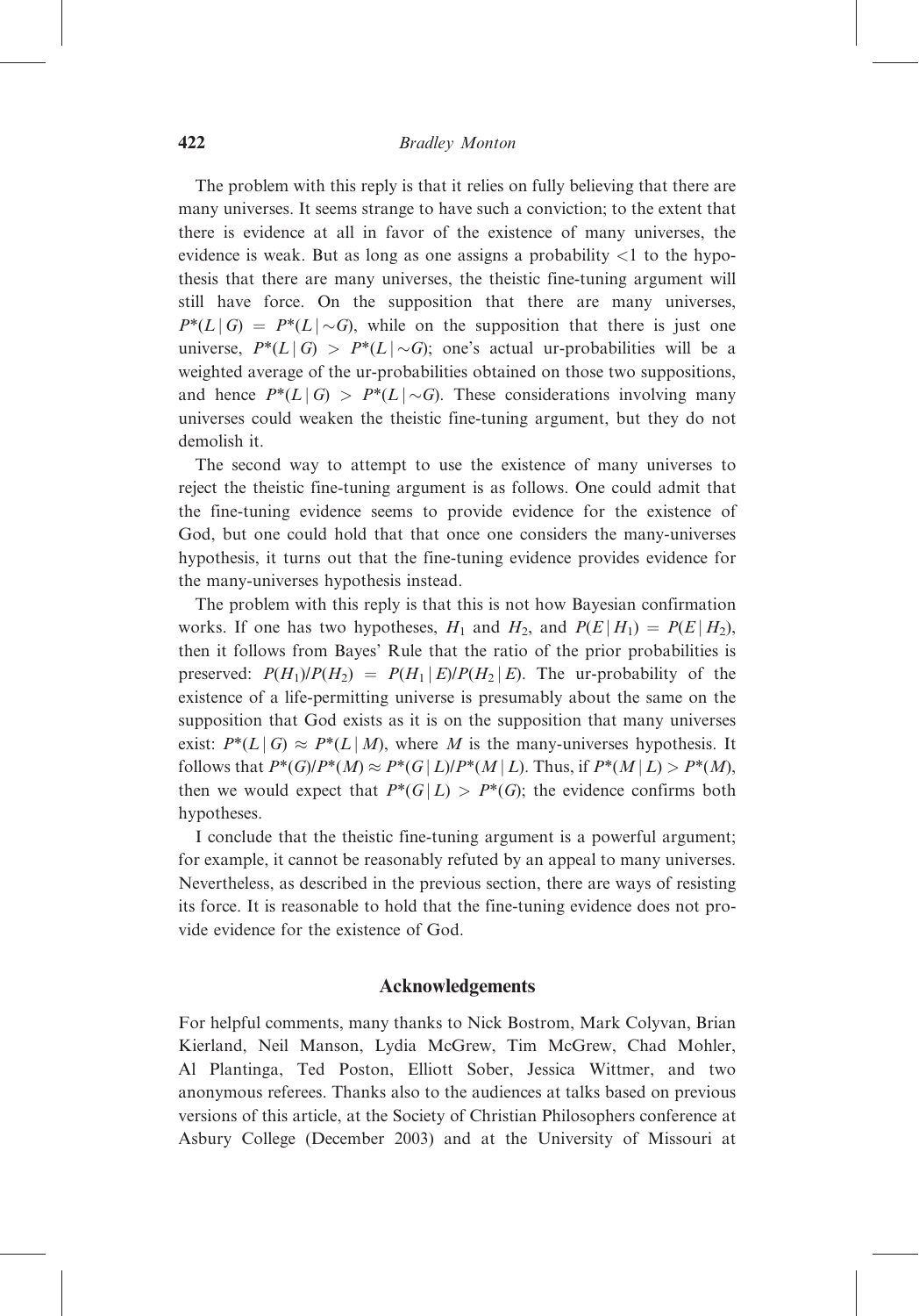Columbia (February 2004). This material is based upon work supported by the National Science Foundation under Grant No. 0346934.

> Department of Philosophy University of Kentucky Lexington, KY 40506-0027 USA bmonton@uky.edu

## References

- Barnes, E. C. [1999]: 'The Quantitative Problem of Old Evidence', British Journal for the Philosophy of Science, 50, pp. 249–64.
- Collins, R. [1999]: 'A Scientific Argument for the Existence of God: The Fine-Tuning Design Argument', in M. Murray (ed.), Reason for the Hope Within, Grand Rapids, MI: Wm. B. Eerdmans Publishing Co., pp. 47–75.
- Collins, R. [2003]: 'Evidence for Fine-Tuning', in Manson [2003], pp. 178–99.
- Collins, R. [unpublished]: 'How to Rigorously Define Fine-Tuning', available at [http://home.messiah.edu/~rcollins/finetune/Defining\\_Fine-tuning.htm.](http://home.messiah.edu/~rcollins/finetune/Defining_Fine-tuning.htm)
- Colyvan, M., Garfield, J. and Priest, G. [2005]: 'Problems With the Argument From Fine Tuning', Synthese, 145, pp. 325–38.
- Glymour, C. [1980]: Theory and Evidence, Princeton: Princeton University Press.
- Holder, R. [2002]: 'Fine-Tuning, Multiple Universes, and Theism', Nous, 36, pp. 295–312.
- Howson, C. [1984]: 'Bayesianism and Support by Novel Facts', British Journal for the Philosophy of Science, 35, pp. 245–51.
- Howson, C. [1985]: 'Some Recent Objections to the Bayesian Theory of Support', British Journal for the Philosophy of Science, 36, pp. 305–9.
- Howson, C. [1991]: 'The ''Old Evidence'' Problem', British Journal for the Philosophy of Science, 42, pp. 547–55.
- Jeffrey, R. [1995]: 'Probability Reparation: The Problem of New Explanation', Philosophical Studies, 77, pp. 97–101.
- Le Poidevin, R. [1996]: Arguing for Atheism: An Introduction to the Philosophy of Religion, London: Routledge.
- Leslie, J. [1989]: Universes, London: Routledge.
- Manson, N. (ed.) [2003]: God and Design: The Teleological Argument and Modern Science, London: Routledge.
- McGrew, T., McGrew, L. and Vestrup, E. [2001]: 'Probabilities and the Fine-Tuning Argument: A Sceptical View', Mind, 110, pp. 1027–37. Reprinted in Manson [2003], pp. 200–8.
- Narveson, J. [2003]: 'God by Design?', in Manson [2003], pp. 88–104.
- Rees, M. [2000]: Just Six Numbers: The Deep Forces that Shape the Universe, New York: Basic Books.